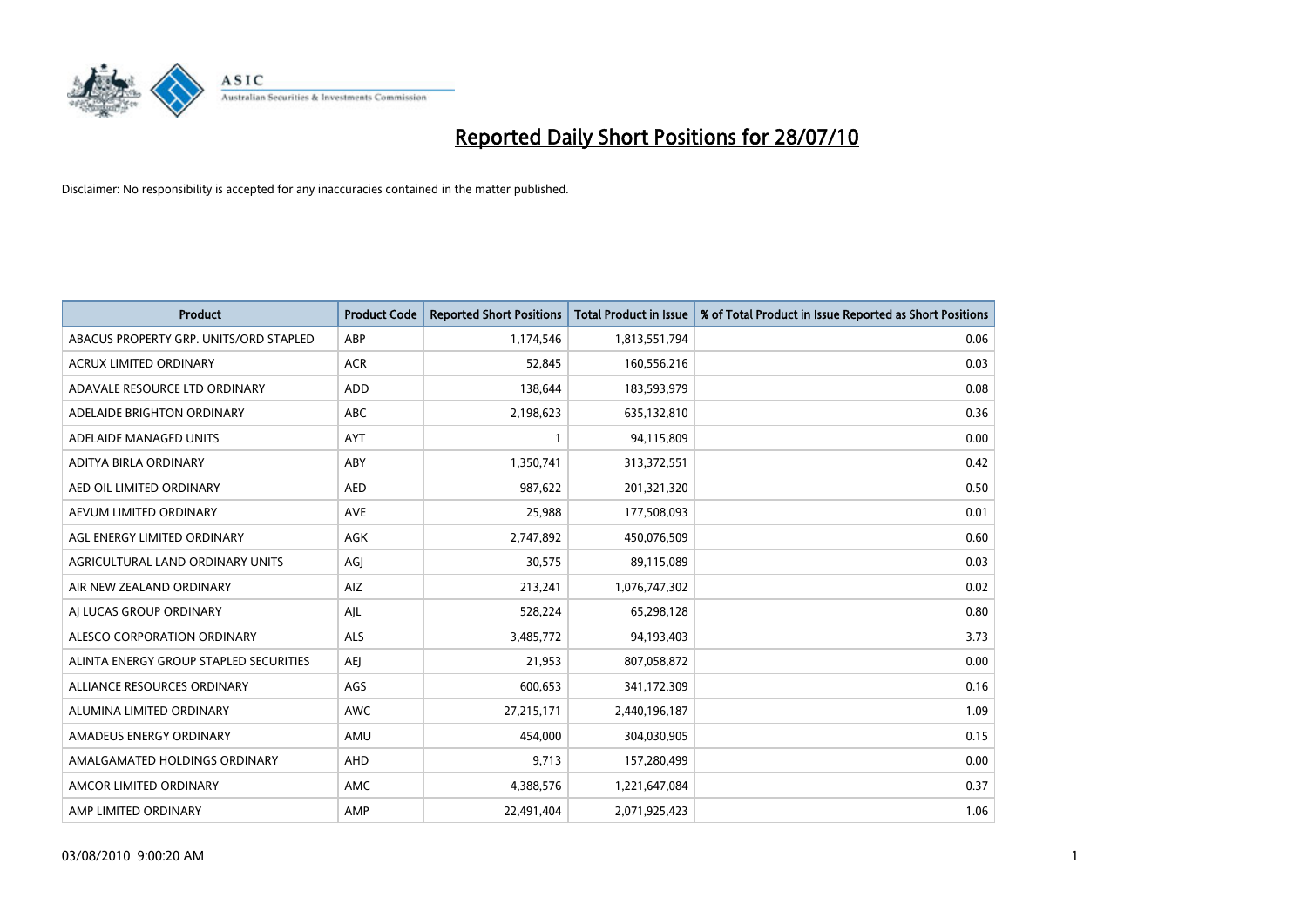

| <b>Product</b>                          | <b>Product Code</b> | <b>Reported Short Positions</b> | <b>Total Product in Issue</b> | % of Total Product in Issue Reported as Short Positions |
|-----------------------------------------|---------------------|---------------------------------|-------------------------------|---------------------------------------------------------|
| ANDEAN RESOURCES LTD ORDINARY           | <b>AND</b>          | 133,763                         | 471,382,867                   | 0.02                                                    |
| ANSELL LIMITED ORDINARY                 | <b>ANN</b>          | 2,011,255                       | 131,577,652                   | 1.53                                                    |
| ANZ BANKING GRP LTD ORDINARY            | ANZ                 | 6,017,041                       | 2,559,171,046                 | 0.18                                                    |
| APA GROUP STAPLED SECURITIES            | <b>APA</b>          | 6,809,733                       | 542,318,629                   | 1.26                                                    |
| APEX MINERALS NL ORDINARY               | <b>AXM</b>          | 885,146                         | 3,317,819,909                 | 0.03                                                    |
| APN EUROPEAN RETAIL UNITS STAPLED SEC.  | <b>AEZ</b>          | 11,832                          | 544,910,660                   | 0.00                                                    |
| APN NEWS & MEDIA ORDINARY               | <b>APN</b>          | 11,940,804                      | 598,823,853                   | 1.99                                                    |
| APOLLO GAS LIMITED ORDINARY             | <b>AZO</b>          | 71,180                          | 83,488,660                    | 0.09                                                    |
| AQUARIUS PLATINUM. ORDINARY             | <b>AQP</b>          | 4,258,322                       | 463,070,936                   | 0.92                                                    |
| AQUILA RESOURCES ORDINARY               | <b>AQA</b>          | 1,178,208                       | 322,273,136                   | 0.35                                                    |
| ARAFURA RESOURCE LTD ORDINARY           | <b>ARU</b>          | 11,939                          | 290,640,342                   | 0.00                                                    |
| ARDENT LEISURE GROUP STAPLED SECURITIES | AAD                 | 22,152                          | 309,109,468                   | 0.01                                                    |
| ARISTOCRAT LEISURE ORDINARY             | ALL                 | 16,299,392                      | 533,379,348                   | 3.06                                                    |
| ARROW ENERGY ORDINARY                   | <b>AOE</b>          | 828,696                         | 734,120,686                   | 0.11                                                    |
| ASCIANO GROUP STAPLED SECURITIES        | <b>AIO</b>          | 25,869,289                      | 2,926,103,883                 | 0.88                                                    |
| ASG GROUP LIMITED ORDINARY              | <b>ASZ</b>          | 37,398                          | 151,836,046                   | 0.02                                                    |
| ASPEN GROUP ORD/UNITS STAPLED           | APZ                 | 470,442                         | 579,980,076                   | 0.07                                                    |
| ASTRO JAP PROP GROUP STAPLED SECURITIES | AJA                 | 77,668                          | 508,212,161                   | 0.02                                                    |
| ASX LIMITED ORDINARY                    | ASX                 | 2,630,957                       | 173,576,316                   | 1.49                                                    |
| ATLAS IRON LIMITED ORDINARY             | <b>AGO</b>          | 15,413,743                      | 473,773,816                   | 3.22                                                    |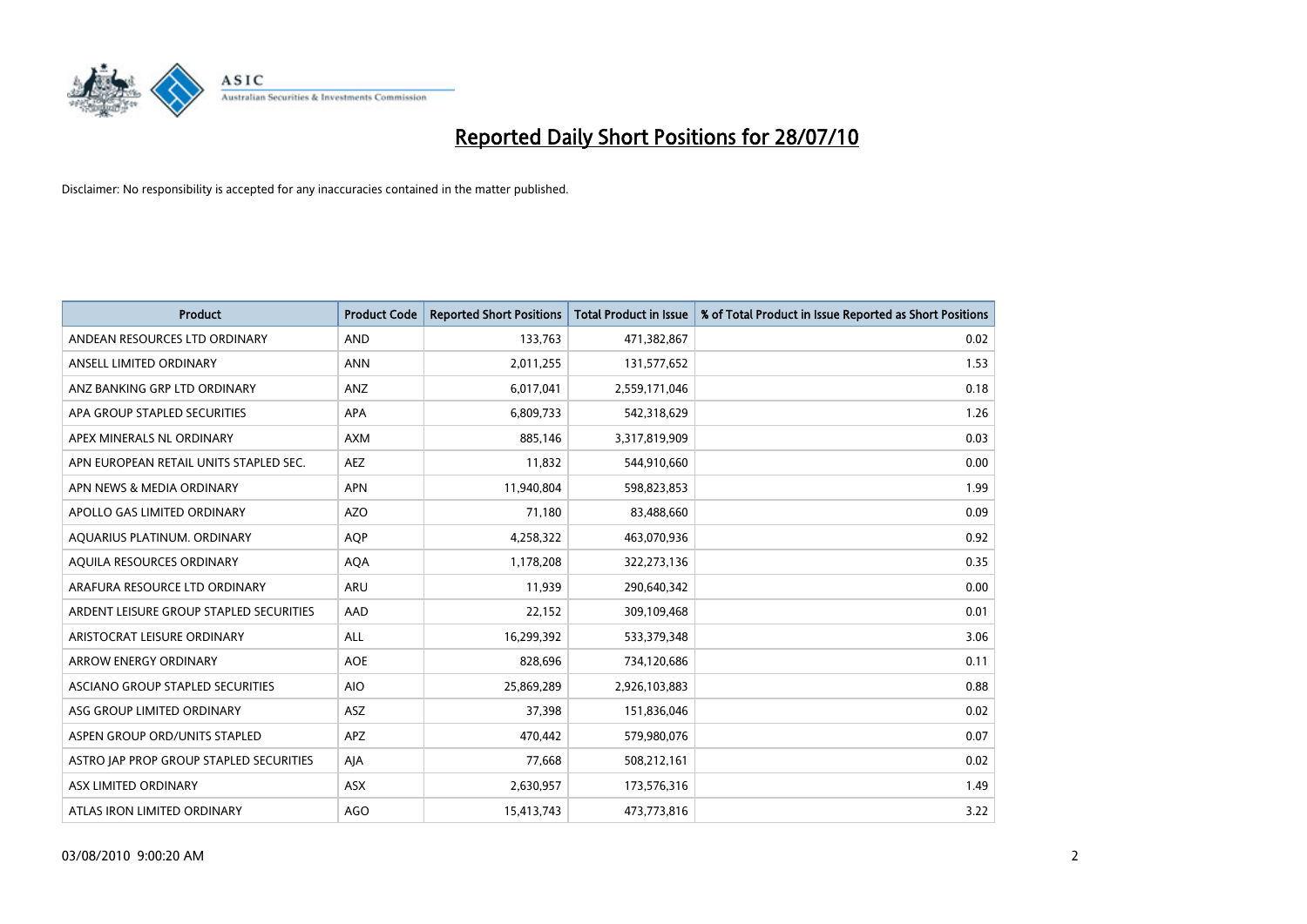

| <b>Product</b>                       | <b>Product Code</b> | <b>Reported Short Positions</b> | <b>Total Product in Issue</b> | % of Total Product in Issue Reported as Short Positions |
|--------------------------------------|---------------------|---------------------------------|-------------------------------|---------------------------------------------------------|
| AUCKLAND INTERNATION ORDINARY        | <b>AIA</b>          | 54                              | 1,310,392,831                 | 0.00                                                    |
| AURORA OIL & GAS ORDINARY            | <b>AUT</b>          | 521,558                         | 253,683,676                   | 0.21                                                    |
| AUROX RESOURCES ORDINARY             | <b>AXO</b>          | 2                               | 196,044,413                   | 0.00                                                    |
| AUSDRILL LIMITED ORDINARY            | <b>ASL</b>          | 114,378                         | 254,290,140                   | 0.04                                                    |
| AUSENCO LIMITED ORDINARY             | AAX                 | 3,374,939                       | 122,427,576                   | 2.75                                                    |
| <b>AUSTAL LIMITED ORDINARY</b>       | ASB                 | 246,654                         | 188,069,638                   | 0.12                                                    |
| AUSTAR UNITED ORDINARY               | <b>AUN</b>          | 12,644,108                      | 1,260,030,198                 | 1.00                                                    |
| AUSTBROKERS HOLDINGS ORDINARY        | <b>AUB</b>          | $\overline{2}$                  | 52,736,987                    | 0.00                                                    |
| AUSTEREO GROUP LTD. ORDINARY         | <b>AEO</b>          | 138,276                         | 344,798,708                   | 0.04                                                    |
| AUSTIN ENGINEERING ORDINARY          | ANG                 | 9,032                           | 69,414,403                    | 0.01                                                    |
| AUSTRALAND PROPERTY STAPLED SECURITY | <b>ALZ</b>          | 527,317                         | 576,837,197                   | 0.09                                                    |
| AUSTRALIAN AGRICULT, ORDINARY        | AAC                 | 4,487,032                       | 264,264,459                   | 1.68                                                    |
| AUSTRALIAN EDUCATION UNITS           | <b>AEU</b>          | 625,000                         | 134,973,383                   | 0.46                                                    |
| AUSTRALIAN INFRASTR. UNITS/ORDINARY  | <b>AIX</b>          | 415,973                         | 620,733,944                   | 0.06                                                    |
| AUSTRALIAN MINES LTD ORDINARY        | <b>AUZ</b>          | 1,400,000                       | 6,981,662,168                 | 0.02                                                    |
| AUSTRALIAN PHARM. ORDINARY           | API                 | 462,258                         | 488,115,883                   | 0.09                                                    |
| AVEXA LIMITED ORDINARY               | <b>AVX</b>          | 243,657                         | 847,688,779                   | 0.03                                                    |
| AVOCA RESOURCES ORDINARY             | <b>AVO</b>          | 12,092,036                      | 290,592,011                   | 4.14                                                    |
| AWB LIMITED ORDINARY                 | AWB                 | 9,571,284                       | 817,304,356                   | 1.16                                                    |
| AWE LIMITED ORDINARY                 | AWE                 | 340,890                         | 521,871,941                   | 0.06                                                    |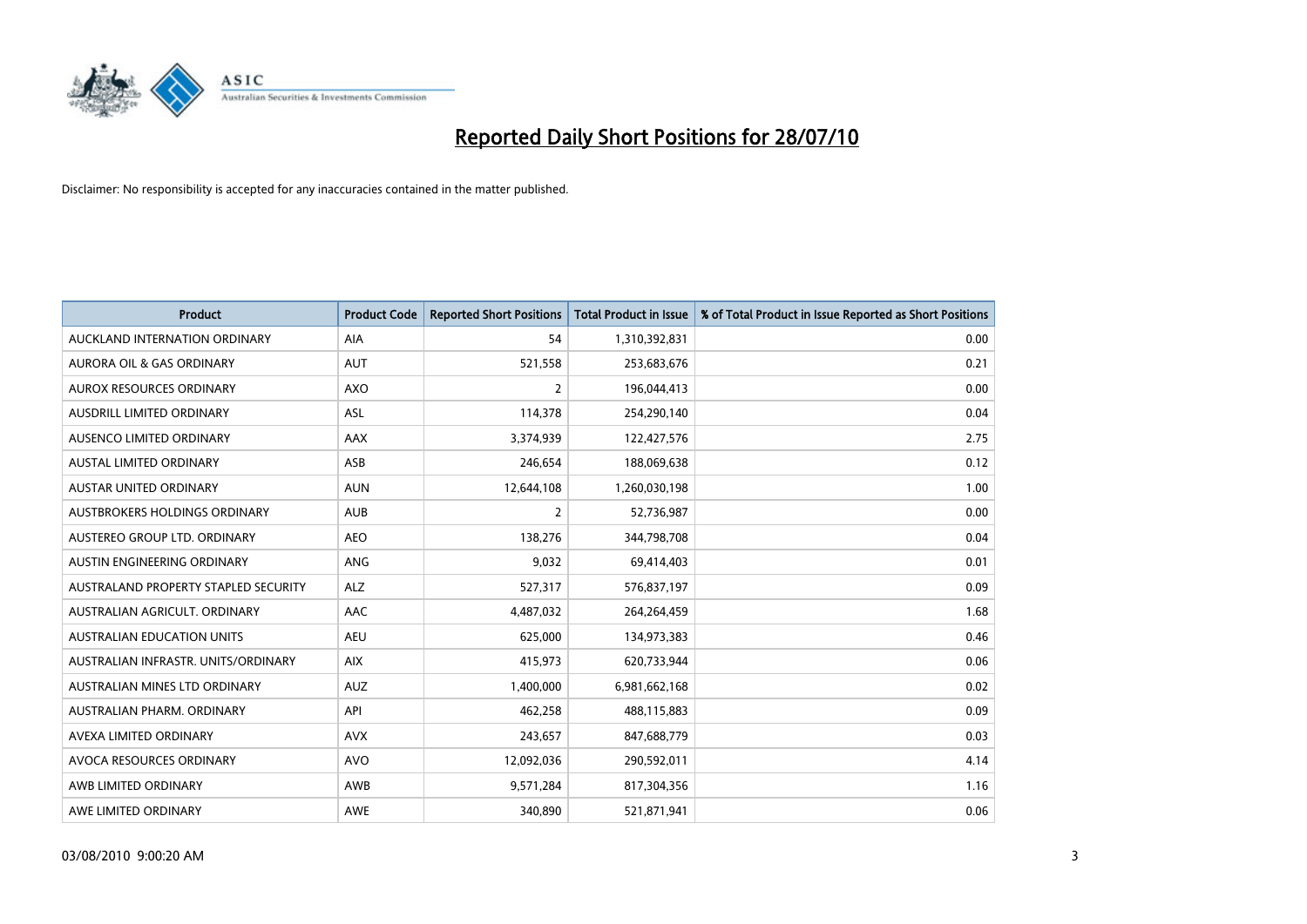

| <b>Product</b>                       | <b>Product Code</b> | <b>Reported Short Positions</b> | <b>Total Product in Issue</b> | % of Total Product in Issue Reported as Short Positions |
|--------------------------------------|---------------------|---------------------------------|-------------------------------|---------------------------------------------------------|
| AXA ASIA PACIFIC ORDINARY            | <b>AXA</b>          | 377,364                         | 2,067,095,545                 | 0.01                                                    |
| BANK OF QUEENSLAND. ORDINARY         | <b>BOO</b>          | 401,871                         | 215,681,127                   | 0.19                                                    |
| <b>BANNERMAN RESOURCES ORDINARY</b>  | <b>BMN</b>          | 349,079                         | 201,710,934                   | 0.17                                                    |
| <b>BASS STRAIT OIL CO ORDINARY</b>   | <b>BAS</b>          | 1,482                           | 291,030,250                   | 0.00                                                    |
| <b>BATAVIA MINING ORDINARY</b>       | <b>BTV</b>          | 2,500                           | 153,032,145                   | 0.00                                                    |
| <b>BAUXITE RESOURCE LTD ORDINARY</b> | <b>BAU</b>          | 44,797                          | 234,379,896                   | 0.02                                                    |
| BEACH ENERGY LIMITED ORDINARY        | <b>BPT</b>          | 3,046,116                       | 1,092,548,972                 | 0.29                                                    |
| BENDIGO AND ADELAIDE ORDINARY        | <b>BEN</b>          | 3,264,391                       | 354,475,517                   | 0.92                                                    |
| BENDIGO MINING LTD ORDINARY          | <b>BDG</b>          | 4,111,070                       | 509,712,735                   | 0.81                                                    |
| BERKELEY RESOURCES ORDINARY          | <b>BKY</b>          | 5,069                           | 136,090,319                   | 0.00                                                    |
| <b>BHP BILLITON LIMITED ORDINARY</b> | <b>BHP</b>          | 38,291,400                      | 3,356,081,497                 | 1.09                                                    |
| <b>BILLABONG ORDINARY</b>            | <b>BBG</b>          | 5,779,910                       | 253,122,552                   | 2.30                                                    |
| <b>BIOTA HOLDINGS ORDINARY</b>       | <b>BTA</b>          | 1,385,386                       | 179,244,153                   | 0.78                                                    |
| <b>BISALLOY STEEL ORDINARY</b>       | <b>BIS</b>          | 84,480                          | 216,455,965                   | 0.04                                                    |
| BKI INVESTMENT LTD ORDINARY          | BKI                 | 508                             | 418,566,158                   | 0.00                                                    |
| <b>BLACKTHORN RESOURCES ORDINARY</b> | <b>BTR</b>          | 35,848                          | 106,885,300                   | 0.03                                                    |
| <b>BLUESCOPE STEEL LTD ORDINARY</b>  | <b>BSL</b>          | 14,786,713                      | 1,823,322,017                 | 0.79                                                    |
| <b>BOART LONGYEAR ORDINARY</b>       | <b>BLY</b>          | 2,568,910                       | 461,163,412                   | 0.55                                                    |
| <b>BOOM LOGISTICS ORDINARY</b>       | <b>BOL</b>          | 337,999                         | 460,795,156                   | 0.07                                                    |
| BORAL LIMITED, ORDINARY              | <b>BLD</b>          | 16.932.781                      | 667,285,171                   | 2.50                                                    |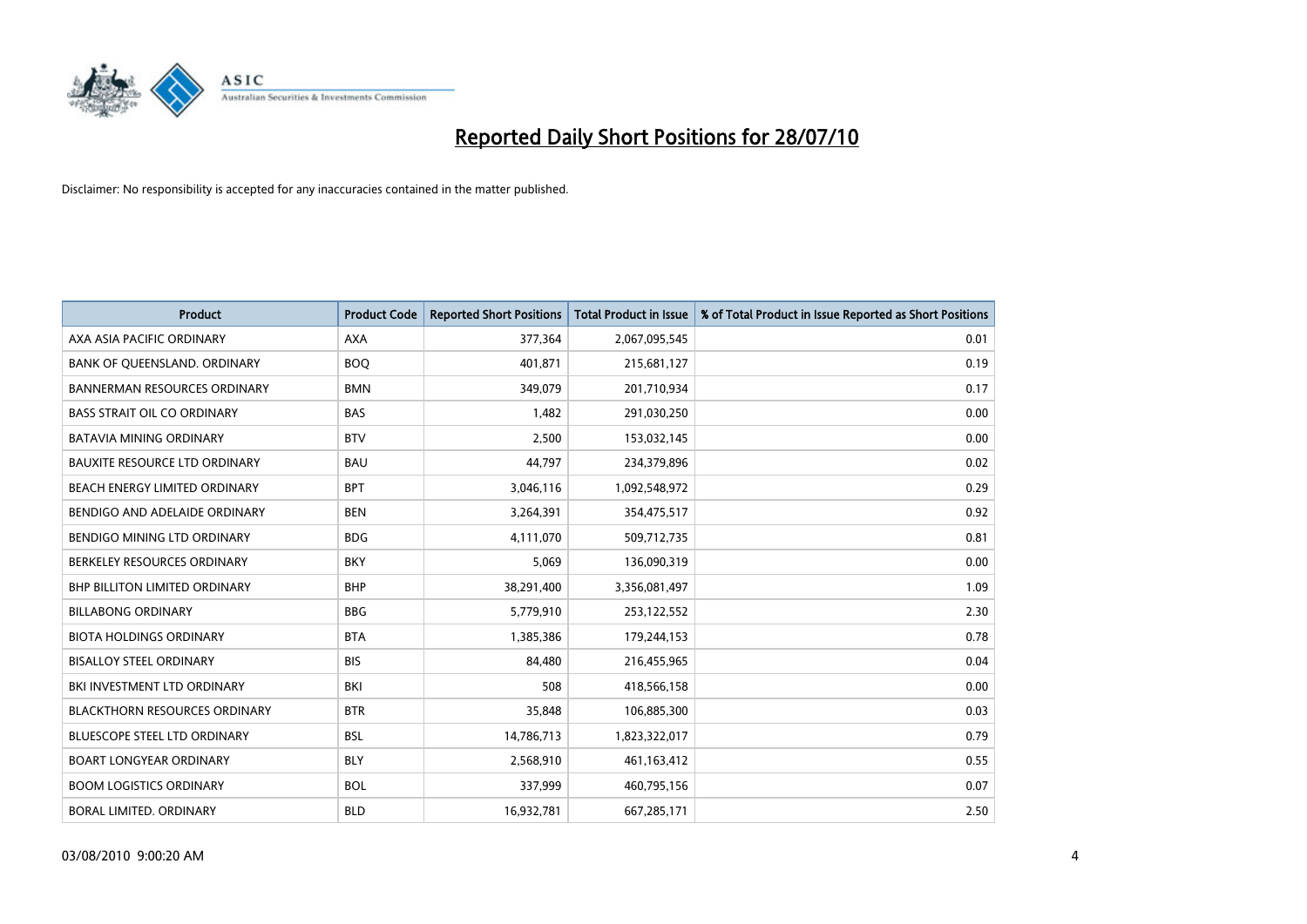

| <b>Product</b>                           | <b>Product Code</b> | <b>Reported Short Positions</b> | <b>Total Product in Issue</b> | % of Total Product in Issue Reported as Short Positions |
|------------------------------------------|---------------------|---------------------------------|-------------------------------|---------------------------------------------------------|
| BOTSWANA METALS LTD ORDINARY             | <b>BML</b>          | 7,000                           | 106,087,760                   | 0.01                                                    |
| <b>BOW ENERGY LIMITED ORDINARY</b>       | <b>BOW</b>          | 3,246,239                       | 280,607,187                   | 1.15                                                    |
| <b>BRADKEN LIMITED ORDINARY</b>          | <b>BKN</b>          | 543,244                         | 138,747,494                   | 0.39                                                    |
| <b>BRAMBLES LIMITED ORDINARY</b>         | <b>BXB</b>          | 10,455,666                      | 1,422,229,707                 | 0.72                                                    |
| BRAVURA SOLUTIONS ORDINARY               | <b>BVA</b>          | 1,252,779                       | 648,127,461                   | 0.19                                                    |
| BREVILLE GROUP LTD ORDINARY              | <b>BRG</b>          | 2,740                           | 129,515,322                   | 0.00                                                    |
| <b>BRICKWORKS LIMITED ORDINARY</b>       | <b>BKW</b>          | 16,443                          | 147,235,904                   | 0.01                                                    |
| BROCKMAN RESOURCES ORDINARY              | <b>BRM</b>          | 184,845                         | 141,488,151                   | 0.11                                                    |
| BT INVESTMENT MNGMNT ORDINARY            | <b>BTT</b>          | 554,650                         | 160,000,000                   | 0.35                                                    |
| <b>BUNNINGS WAREHOUSE ORDINARY UNITS</b> | <b>BWP</b>          | 346,765                         | 420,711,773                   | 0.09                                                    |
| <b>BURU ENERGY ORDINARY</b>              | <b>BRU</b>          | 171,612                         | 182,769,813                   | 0.09                                                    |
| CABCHARGE AUSTRALIA ORDINARY             | CAB                 | 1,541,690                       | 120,437,014                   | 1.28                                                    |
| CALTEX AUSTRALIA ORDINARY                | <b>CTX</b>          | 6,486,198                       | 270,000,000                   | 2.41                                                    |
| <b>CAMPBELL BROTHERS ORDINARY</b>        | <b>CPB</b>          | 386,997                         | 63,517,495                    | 0.62                                                    |
| CAPE LAMBERT RES LTD ORDINARY            | <b>CFE</b>          | 307,061                         | 593,166,467                   | 0.05                                                    |
| <b>CARBON ENERGY ORDINARY</b>            | <b>CNX</b>          | 619,757                         | 609,497,650                   | 0.09                                                    |
| CARDNO LIMITED ORDINARY                  | CDD                 | 433,455                         | 90,510,461                    | 0.48                                                    |
| CARNARVON PETROLEUM ORDINARY             | <b>CVN</b>          | 1,024,293                       | 686,759,634                   | 0.15                                                    |
| <b>CARNEGIE WAVE ENERGY ORDINARY</b>     | <b>CWE</b>          | 83,000                          | 565,237,627                   | 0.01                                                    |
| <b>CARPATHIAN RESOURCES ORDINARY</b>     | <b>CPN</b>          | 75,000                          | 265,533,501                   | 0.03                                                    |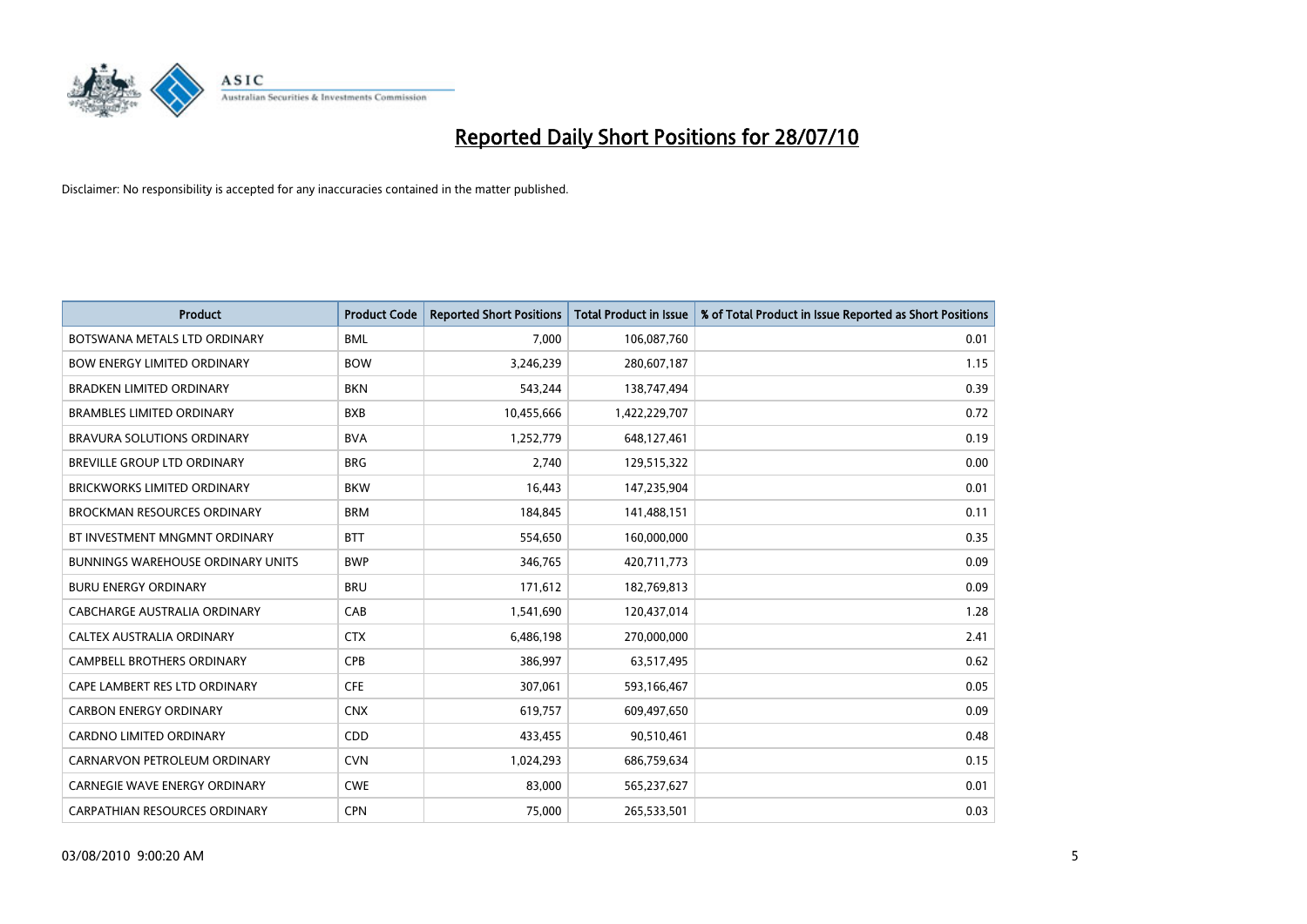

| <b>Product</b>                                | <b>Product Code</b> | <b>Reported Short Positions</b> | <b>Total Product in Issue</b> | % of Total Product in Issue Reported as Short Positions |
|-----------------------------------------------|---------------------|---------------------------------|-------------------------------|---------------------------------------------------------|
| CARPENTARIA EXP. LTD ORDINARY                 | CAP                 | 9,777                           | 93,821,301                    | 0.01                                                    |
| CARSALES.COM LTD ORDINARY                     | <b>CRZ</b>          | 947,345                         | 232,490,800                   | 0.41                                                    |
| CASH CONVERTERS ORD/DIV ACCESS                | CCV                 | 30,519                          | 379,761,025                   | 0.00                                                    |
| <b>CASPIAN OIL &amp; GAS ORDINARY</b>         | CIG                 | 50,000                          | 1,331,500,513                 | 0.00                                                    |
| CATALPA RESOURCES ORDINARY                    | CAH                 | 84,100                          | 162,749,311                   | 0.05                                                    |
| <b>CEC GROUP LIMITED ORDINARY</b>             | <b>CEG</b>          | 1,750                           | 79,662,662                    | 0.00                                                    |
| <b>CELLNET GROUP ORDINARY</b>                 | <b>CLT</b>          | 1,342                           | 73,472,079                    | 0.00                                                    |
| CENTENNIAL COAL ORDINARY                      | CEY                 | 7,130,455                       | 395,028,737                   | 1.80                                                    |
| CENTRAL PETROLEUM ORDINARY                    | <b>CTP</b>          | 11,455                          | 907,291,115                   | 0.00                                                    |
| <b>CENTRO PROPERTIES UNITS/ORD STAPLED</b>    | <b>CNP</b>          | 323,831                         | 972,414,514                   | 0.03                                                    |
| <b>CENTRO RETAIL GROUP STAPLED SECURITIES</b> | <b>CER</b>          | 641,516                         | 2,286,399,424                 | 0.03                                                    |
| <b>CERAMIC FUEL CELLS ORDINARY</b>            | CFU                 | 174,007                         | 1,029,873,280                 | 0.02                                                    |
| <b>CFS RETAIL PROPERTY UNITS</b>              | <b>CFX</b>          | 66,195,611                      | 2,510,727,671                 | 2.64                                                    |
| <b>CGA MINING LIMITED ORDINARY</b>            | CGX                 | 17,100                          | 331,294,976                   | 0.01                                                    |
| <b>CHALLENGER DIV.PRO. STAPLED UNITS</b>      | CDI                 | 148,130                         | 913,426,007                   | 0.01                                                    |
| CHALLENGER F.S.G.LTD ORDINARY                 | CGF                 | 11,864,334                      | 499,623,232                   | 2.38                                                    |
| <b>CHALLENGER INFRAST, STAPLED UNITS</b>      | <b>CIF</b>          | 63,250                          | 318,569,798                   | 0.02                                                    |
| CHANDLER MACLEOD LTD ORDINARY                 | <b>CMG</b>          | 11,970                          | 421,812,960                   | 0.00                                                    |
| CHARTER HALL GROUP STAPLED US PROHIBIT.       | <b>CHC</b>          | 863,838                         | 1,212,723,832                 | 0.06                                                    |
| <b>CHARTER HALL OFFICE UNIT</b>               | COO                 | 1,373,207                       | 4,872,354,215                 | 0.02                                                    |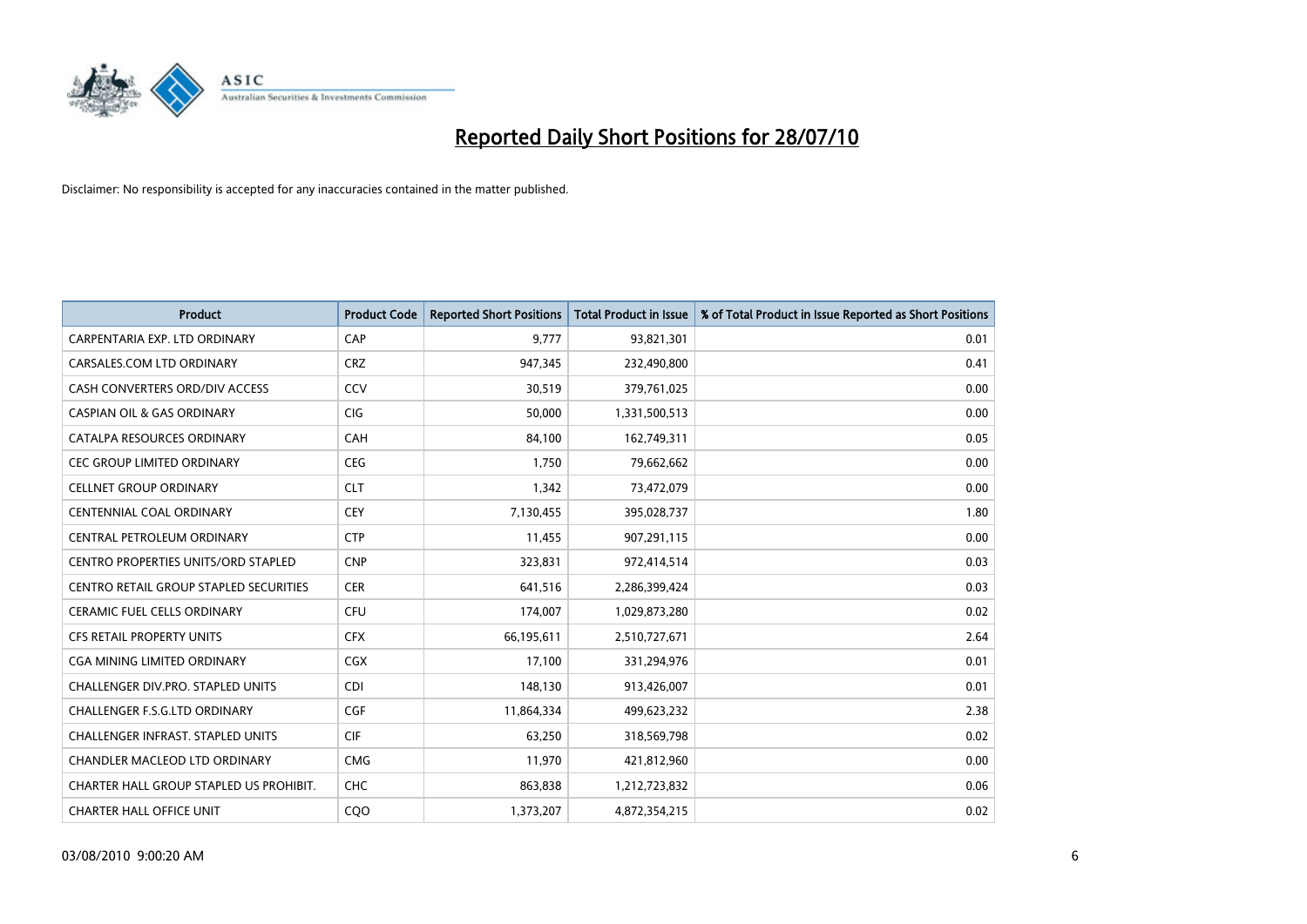

| <b>Product</b>                       | <b>Product Code</b> | <b>Reported Short Positions</b> | <b>Total Product in Issue</b> | % of Total Product in Issue Reported as Short Positions |
|--------------------------------------|---------------------|---------------------------------|-------------------------------|---------------------------------------------------------|
| <b>CHARTER HALL RETAIL UNITS</b>     | <b>CQR</b>          | 2,885,132                       | 1,505,216,260                 | 0.19                                                    |
| CHEMGENEX PHARMACEUT ORDINARY        | <b>CXS</b>          | 221,509                         | 283,348,870                   | 0.08                                                    |
| CITADEL RESOURCE GRP ORDINARY        | CGG                 | 2,548,188                       | 2,366,944,145                 | 0.11                                                    |
| CITIGOLD CORP LTD ORDINARY           | <b>CTO</b>          | 2,098,686                       | 928,565,634                   | 0.23                                                    |
| CLINUVEL PHARMACEUT, ORDINARY        | <b>CUV</b>          | 41,277                          | 303,188,665                   | 0.01                                                    |
| <b>CLOUGH LIMITED ORDINARY</b>       | <b>CLO</b>          | 841.341                         | 768,776,269                   | 0.10                                                    |
| <b>COAL &amp; ALLIED ORDINARY</b>    | <b>CNA</b>          | 4,676                           | 86,584,735                    | 0.01                                                    |
| COAL OF AFRICA LTD ORDINARY          | <b>CZA</b>          | 609,202                         | 530,514,663                   | 0.12                                                    |
| COALSPUR MINES LTD ORDINARY          | <b>CPL</b>          | 31,174                          | 363,553,134                   | 0.01                                                    |
| COCA-COLA AMATIL ORDINARY            | <b>CCL</b>          | 5,643,292                       | 754,589,169                   | 0.72                                                    |
| <b>COCHLEAR LIMITED ORDINARY</b>     | COH                 | 1,107,870                       | 56,543,401                    | 1.93                                                    |
| COEUR D'ALENE MINES. CDI 1:1         | <b>CXC</b>          | 3,210                           | 4,434,254                     | 0.07                                                    |
| <b>COFFEY INTERNATIONAL ORDINARY</b> | <b>COF</b>          | 32,745                          | 129,035,760                   | 0.02                                                    |
| COMMONWEALTH BANK, ORDINARY          | <b>CBA</b>          | 13,487,675                      | 1,548,737,374                 | 0.86                                                    |
| COMMONWEALTH PROP ORDINARY UNITS     | <b>CPA</b>          | 29,192,606                      | 2,012,803,230                 | 1.44                                                    |
| <b>COMPASS RESOURCES ORDINARY</b>    | <b>CMR</b>          | 101,480                         | 147,402,920                   | 0.07                                                    |
| <b>COMPUTERSHARE LTD ORDINARY</b>    | <b>CPU</b>          | 2,618,805                       | 555,664,059                   | 0.45                                                    |
| <b>CONNECTEAST GROUP STAPLED</b>     | CEU                 | 29,004,648                      | 3,940,145,951                 | 0.75                                                    |
| CONQUEST MINING ORDINARY             | COT                 | 876,737                         | 353,151,103                   | 0.24                                                    |
| CONSOLIDATED MEDIA. ORDINARY         | <b>CMI</b>          | 4,757,625                       | 620,709,233                   | 0.76                                                    |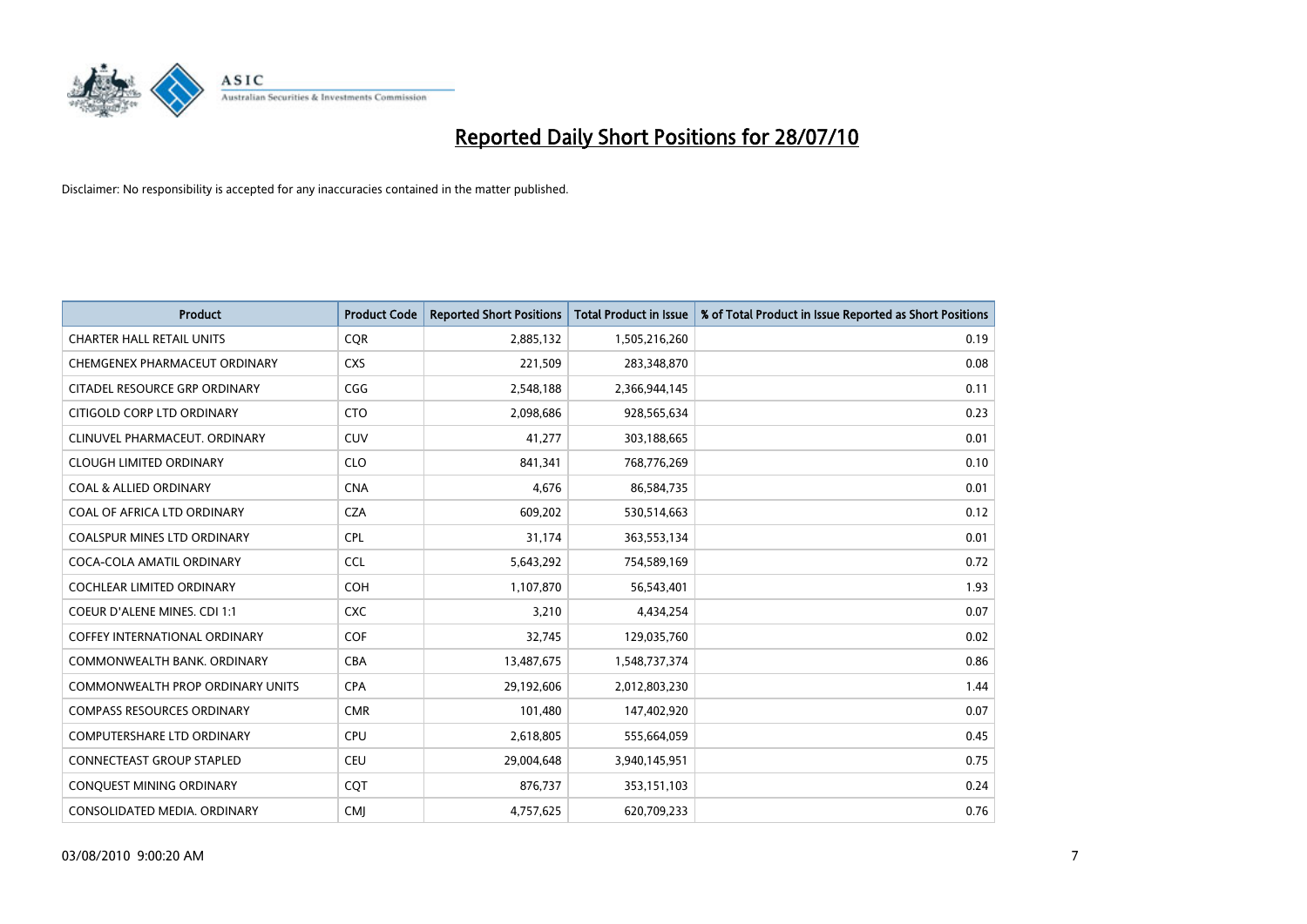

| <b>Product</b>                           | <b>Product Code</b> | <b>Reported Short Positions</b> | Total Product in Issue | % of Total Product in Issue Reported as Short Positions |
|------------------------------------------|---------------------|---------------------------------|------------------------|---------------------------------------------------------|
| CONTANGO MICROCAP ORDINARY               | <b>CTN</b>          | 7,500                           | 150,088,688            | 0.00                                                    |
| COOPER ENERGY LTD ORDINARY               | <b>COE</b>          | 14,860                          | 292,576,001            | 0.01                                                    |
| <b>COPPER STRIKE LTD ORDINARY</b>        | <b>CSE</b>          | 714                             | 116,455,571            | 0.00                                                    |
| <b>CORPORATE EXPRESS ORDINARY</b>        | <b>CXP</b>          | 19,389                          | 169,366,966            | 0.01                                                    |
| <b>COUNT FINANCIAL ORDINARY</b>          | COU                 | 1,504,002                       | 258,835,269            | 0.58                                                    |
| <b>CRANE GROUP LIMITED ORDINARY</b>      | <b>CRG</b>          | 3,898,419                       | 78,286,427             | 4.98                                                    |
| <b>CROMWELL GROUP STAPLED SECURITIES</b> | <b>CMW</b>          | 106,982                         | 879,834,934            | 0.01                                                    |
| <b>CROWN LIMITED ORDINARY</b>            | <b>CWN</b>          | 5,121,162                       | 753,555,290            | 0.68                                                    |
| <b>CSG LIMITED ORDINARY</b>              | CSV                 | 115,968                         | 242,595,695            | 0.05                                                    |
| <b>CSL LIMITED ORDINARY</b>              | <b>CSL</b>          | 15,225,581                      | 549,694,167            | 2.74                                                    |
| <b>CSR LIMITED ORDINARY</b>              | <b>CSR</b>          | 10,098,748                      | 1,514,920,814          | 0.65                                                    |
| <b>CUDECO LIMITED ORDINARY</b>           | CDU                 | 762,051                         | 137,285,632            | 0.55                                                    |
| <b>CUSTOMERS LIMITED ORDINARY</b>        | CUS                 | 117,369                         | 135,521,531            | 0.09                                                    |
| DART ENERGY LTD DEFERRED SETTLEMENT      | <b>DTE</b>          | 5,649,149                       | 367,251,256            | 1.53                                                    |
| DAVID JONES LIMITED ORDINARY             | <b>DJS</b>          | 17,431,082                      | 510,945,759            | 3.37                                                    |
| DECMIL GROUP LIMITED ORDINARY            | <b>DCG</b>          | 19,297                          | 123,654,568            | 0.01                                                    |
| DEEP YELLOW LIMITED ORDINARY             | <b>DYL</b>          | 58,754                          | 1,125,814,458          | 0.00                                                    |
| DEVINE LIMITED ORDINARY                  | <b>DVN</b>          | 1,000                           | 634,918,223            | 0.00                                                    |
| DEXUS PROPERTY GROUP STAPLED UNITS       | <b>DXS</b>          | 17,188,174                      | 4,820,821,799          | 0.36                                                    |
| DIERRIWARRH ORDINARY                     | <b>DIW</b>          | 700                             | 212,420,146            | 0.00                                                    |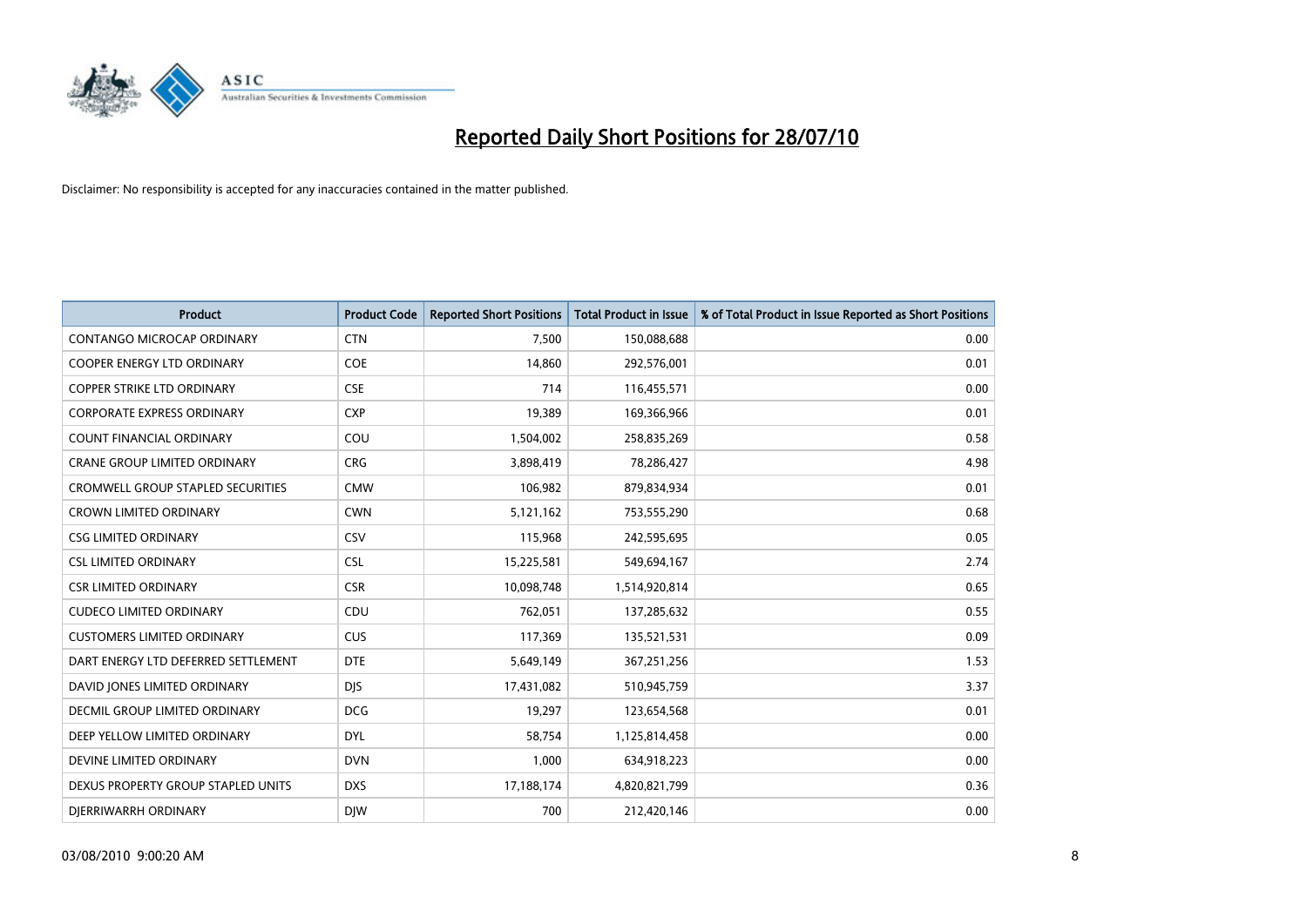

| <b>Product</b>                            | <b>Product Code</b> | <b>Reported Short Positions</b> | <b>Total Product in Issue</b> | % of Total Product in Issue Reported as Short Positions |
|-------------------------------------------|---------------------|---------------------------------|-------------------------------|---------------------------------------------------------|
| <b>DOMINION MINING ORDINARY</b>           | <b>DOM</b>          | 303,918                         | 103,327,059                   | 0.28                                                    |
| DOMINO PIZZA ENTERPR ORDINARY             | <b>DMP</b>          | 2                               | 68,280,174                    | 0.00                                                    |
| DOWNER EDI LIMITED ORDINARY               | <b>DOW</b>          | 2,392,121                       | 336,582,351                   | 0.70                                                    |
| DUET GROUP STAPLED US PROHIBIT.           | <b>DUE</b>          | 94,701                          | 870,559,400                   | 0.01                                                    |
| DULUXGROUP LIMITED ORDINARY               | <b>DLX</b>          | 807,399                         | 366,038,208                   | 0.20                                                    |
| <b>EASTERN STAR GAS ORDINARY</b>          | ESG                 | 6,092,539                       | 872,224,422                   | 0.69                                                    |
| EDT RETAIL TRUST UNITS                    | <b>EDT</b>          | 954,424                         | 4,700,290,868                 | 0.02                                                    |
| <b>ELDERS LIMITED ORDINARY</b>            | <b>ELD</b>          | 10,949,273                      | 448,598,480                   | 2.44                                                    |
| ELDORADO GOLD CORP CDI 1:1                | EAU                 | 50.788                          | 22,388,646                    | 0.22                                                    |
| ELIXIR PETROLEUM LTD ORDINARY             | <b>EXR</b>          | 324,400                         | 188,988,472                   | 0.17                                                    |
| <b>EMECO HOLDINGS ORDINARY</b>            | EHL                 | 1,962,255                       | 631,237,586                   | 0.31                                                    |
| <b>ENERGY RESOURCES ORDINARY 'A'</b>      | <b>ERA</b>          | 216,963                         | 190,737,934                   | 0.11                                                    |
| <b>ENERGY WORLD CORPOR. ORDINARY</b>      | <b>EWC</b>          | 6,989,243                       | 1,561,166,672                 | 0.43                                                    |
| <b>ENTEK ENERGY LTD ORDINARY</b>          | ETE                 | 489,903                         | 225,192,535                   | 0.22                                                    |
| <b>ENTELLECT SOLUTIONS ORDINARY</b>       | <b>ESN</b>          | 464.050                         | 1,740,334,200                 | 0.03                                                    |
| <b>ENVESTRA LIMITED ORDINARY</b>          | <b>ENV</b>          | 1,033,146                       | 1,386,827,962                 | 0.06                                                    |
| EQUINOX MINERALS LTD CHESS DEPOSITARY INT | EON                 | 8,670,209                       | 707,734,878                   | 1.22                                                    |
| <b>EVEREST FINANCIAL ORDINARY</b>         | <b>EFG</b>          | 4,300                           | 251,442,316                   | 0.00                                                    |
| EXTRACT RESOURCES ORDINARY                | <b>EXT</b>          | 2,119,090                       | 243,252,298                   | 0.85                                                    |
| FAIRFAX MEDIA LTD ORDINARY                | <b>FXI</b>          | 295,157,596                     | 2,351,955,725                 | 12.53                                                   |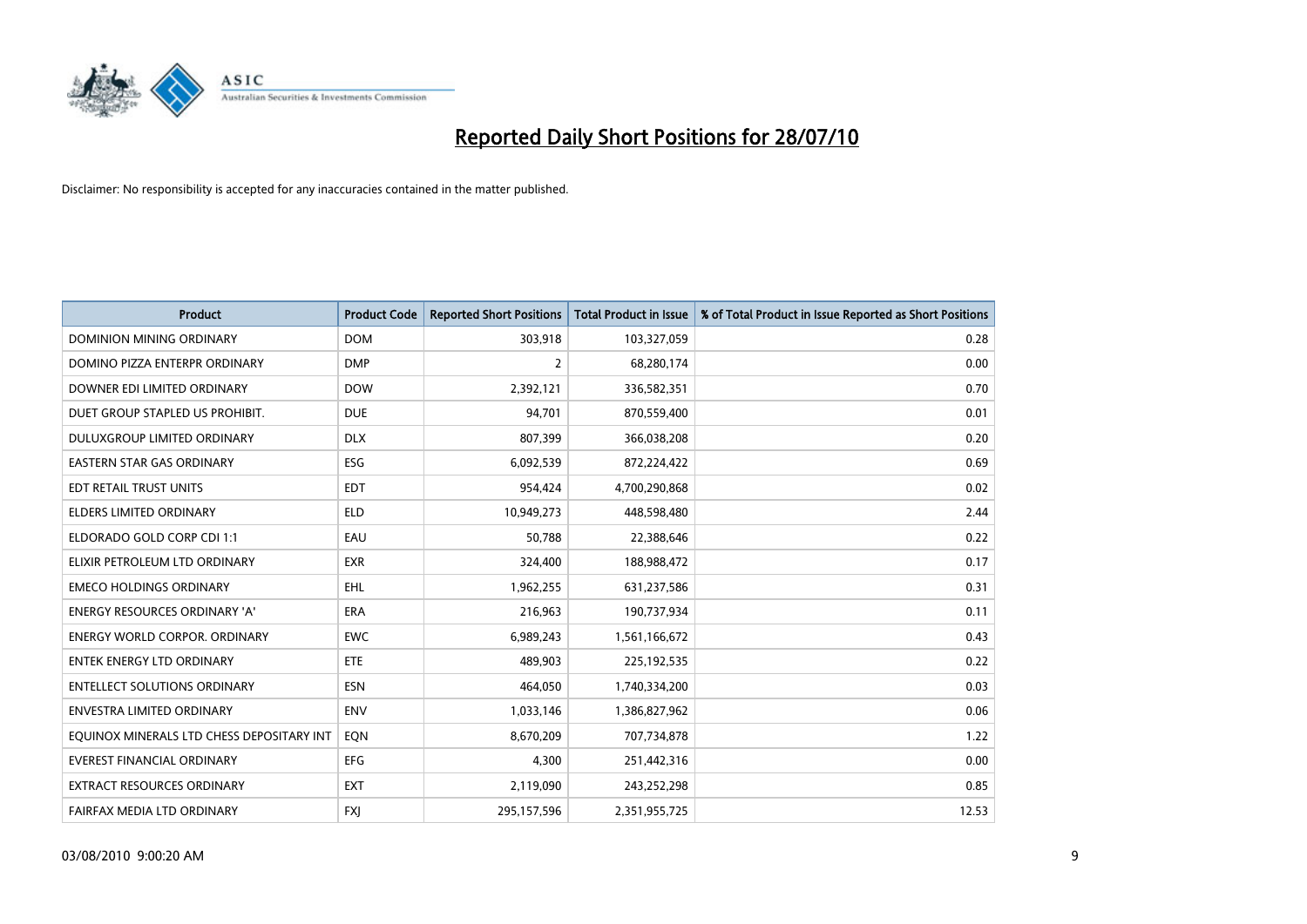

| <b>Product</b>                        | <b>Product Code</b> | <b>Reported Short Positions</b> | <b>Total Product in Issue</b> | % of Total Product in Issue Reported as Short Positions |
|---------------------------------------|---------------------|---------------------------------|-------------------------------|---------------------------------------------------------|
| <b>FANTASTIC HOLDINGS ORDINARY</b>    | <b>FAN</b>          | 3,279                           | 102,669,351                   | 0.00                                                    |
| FERRAUS LIMITED ORDINARY              | <b>FRS</b>          | 370                             | 202,695,137                   | 0.00                                                    |
| FISHER & PAYKEL APP. ORDINARY         | <b>FPA</b>          | 10,093,495                      | 724,235,162                   | 1.40                                                    |
| FISHER & PAYKEL H. ORDINARY           | <b>FPH</b>          | 1,543,518                       | 517,418,502                   | 0.30                                                    |
| FKP PROPERTY GROUP STAPLED SECURITIES | <b>FKP</b>          | 5,257,749                       | 1,166,821,398                 | 0.44                                                    |
| FLEETWOOD CORP ORDINARY               | <b>FWD</b>          | 61,902                          | 53,967,182                    | 0.11                                                    |
| <b>FLETCHER BUILDING ORDINARY</b>     | <b>FBU</b>          | 500,248                         | 606,946,993                   | 0.08                                                    |
| FLEXIGROUP LIMITED ORDINARY           | <b>FXL</b>          | 205,866                         | 270,818,164                   | 0.08                                                    |
| <b>FLIGHT CENTRE ORDINARY</b>         | <b>FLT</b>          | 2,601,519                       | 99,780,631                    | 2.60                                                    |
| FLINDERS MINES LTD ORDINARY           | <b>FMS</b>          | 20,752,618                      | 1,820,149,571                 | 1.15                                                    |
| FOCUS MINERALS LTD ORDINARY           | <b>FML</b>          | 75,983                          | 2,865,543,210                 | 0.00                                                    |
| FORTE ENERGY NL ORDINARY              | <b>FTE</b>          | 2,658,986                       | 580,658,031                   | 0.46                                                    |
| FORTESCUE METALS GRP ORDINARY         | <b>FMG</b>          | 28,324,434                      | 3,107,296,345                 | 0.89                                                    |
| <b>FOSTER'S GROUP ORDINARY</b>        | FGL                 | 10,044,897                      | 1,930,432,682                 | 0.48                                                    |
| FTD CORPORATION ORDINARY              | <b>FTD</b>          | 8,088                           | 100,421,069                   | 0.01                                                    |
| <b>FUNTASTIC LIMITED ORDINARY</b>     | <b>FUN</b>          | 322,528                         | 340,997,682                   | 0.09                                                    |
| <b>G.U.D. HOLDINGS ORDINARY</b>       | GUD                 | 202,789                         | 65,885,213                    | 0.31                                                    |
| <b>GALAXY RESOURCES ORDINARY</b>      | <b>GXY</b>          | 59,075                          | 190,553,358                   | 0.03                                                    |
| <b>GEODYNAMICS LIMITED ORDINARY</b>   | GDY                 | 433,370                         | 292,840,219                   | 0.15                                                    |
| <b>GINDALBIE METALS LTD ORDINARY</b>  | <b>GBG</b>          | 9,048,558                       | 849,478,099                   | 1.06                                                    |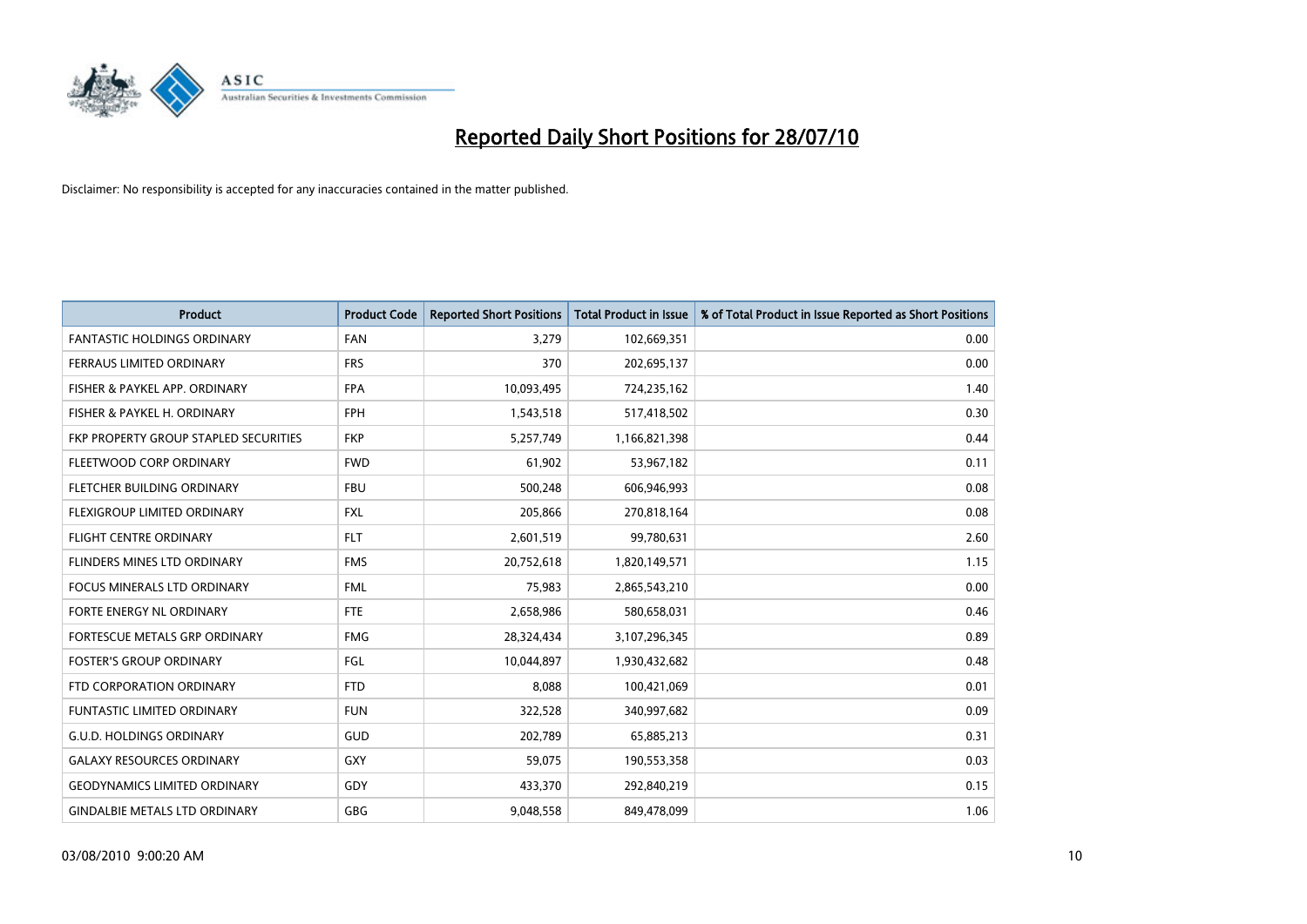

| <b>Product</b>                                   | <b>Product Code</b> | <b>Reported Short Positions</b> | <b>Total Product in Issue</b> | % of Total Product in Issue Reported as Short Positions |
|--------------------------------------------------|---------------------|---------------------------------|-------------------------------|---------------------------------------------------------|
| <b>GIRALIA RESOURCES NL ORDINARY</b>             | GIR                 | 418,697                         | 178,310,170                   | 0.22                                                    |
| <b>GLOBAL MINING ORDINARY</b>                    | <b>GMI</b>          | 8,951                           | 199,725,607                   | 0.00                                                    |
| <b>GLOUCESTER COAL ORDINARY</b>                  | GCL                 | 258,592                         | 81,962,133                    | 0.32                                                    |
| <b>GME RESOURCES LTD ORDINARY</b>                | <b>GME</b>          | 800                             | 302,352,750                   | 0.00                                                    |
| <b>GOLDEN GATE PETROL ORDINARY</b>               | GGP                 | 11,538                          | 975,826,623                   | 0.00                                                    |
| GOLDEN WEST RESOURCE ORDINARY                    | <b>GWR</b>          | 1,617                           | 164,606,127                   | 0.00                                                    |
| <b>GOODMAN FIELDER. ORDINARY</b>                 | <b>GFF</b>          | 2,236,982                       | 1,380,386,438                 | 0.16                                                    |
| <b>GOODMAN GROUP STAPLED US PROHIBIT.</b>        | <b>GMG</b>          | 7,655,689                       | 6,369,751,394                 | 0.11                                                    |
| <b>GPT GROUP STAPLED SEC.</b>                    | GPT                 | 14,240,038                      | 1,855,529,431                 | 0.75                                                    |
| <b>GRAINCORP LIMITED A CLASS ORDINARY</b>        | <b>GNC</b>          | 4,895,447                       | 198,318,900                   | 2.48                                                    |
| <b>GRANGE RESOURCES. ORDINARY</b>                | <b>GRR</b>          | 1,478,000                       | 1,151,778,896                 | 0.13                                                    |
| <b>GREAT SOUTHERN LTD ORDINARY</b>               | GTP                 | 4,658,484                       | 643,234,118                   | 0.72                                                    |
| <b>GREENLAND MIN EN LTD ORDINARY</b>             | GGG                 | 42,900                          | 249,905,308                   | 0.02                                                    |
| <b>GRYPHON MINERALS LTD ORDINARY</b>             | GRY                 | 185,111                         | 216,231,598                   | 0.09                                                    |
| <b>GUINNESS PEAT GROUP. CHESS DEPOSITARY INT</b> | GPG                 | 55                              | 334,319,260                   | 0.00                                                    |
| <b>GUNNS LIMITED ORDINARY</b>                    | <b>GNS</b>          | 9,945,352                       | 806,734,892                   | 1.23                                                    |
| <b>GWA INTERNATIONAL ORDINARY</b>                | GWT                 | 4,176,267                       | 301,102,514                   | 1.40                                                    |
| HARVEY NORMAN ORDINARY                           | <b>HVN</b>          | 33,011,725                      | 1,062,316,784                 | 3.08                                                    |
| HASTIE GROUP LIMITED ORDINARY                    | <b>HST</b>          | 144,890                         | 239,716,924                   | 0.06                                                    |
| <b>HASTINGS DIVERSIFIED STAPLED SECURITY</b>     | <b>HDF</b>          | 293.599                         | 508,158,296                   | 0.04                                                    |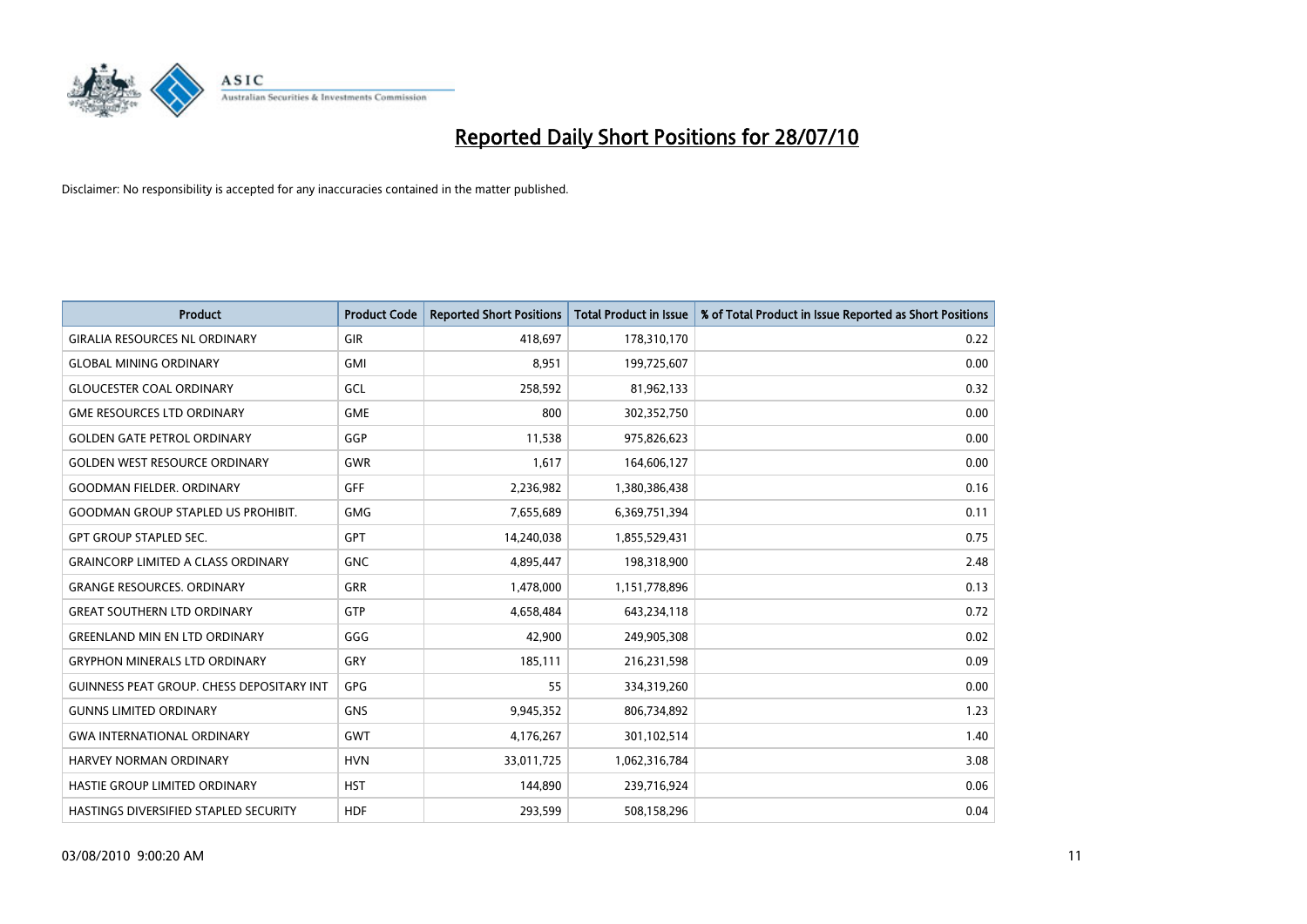

| <b>Product</b>                           | <b>Product Code</b> | <b>Reported Short Positions</b> | Total Product in Issue | % of Total Product in Issue Reported as Short Positions |
|------------------------------------------|---------------------|---------------------------------|------------------------|---------------------------------------------------------|
| HEALTHSCOPE LIMITED ORDINARY             | <b>HSP</b>          | 1,208,432                       | 317,335,186            | 0.39                                                    |
| <b>HEARTWARE INT INC CDI 35:1</b>        | <b>HIN</b>          | 272,008                         | 72,583,000             | 0.37                                                    |
| <b>HENDERSON GROUP CDI 1:1</b>           | <b>HGG</b>          | 6,404,130                       | 565,958,113            | 1.13                                                    |
| HEA HOLDINGS LIMITED ORDINARY            | <b>HFA</b>          | 1,820,937                       | 469,330,170            | 0.38                                                    |
| <b>HIGHLANDS PACIFIC ORDINARY</b>        | <b>HIG</b>          | 2,382,826                       | 669,062,148            | 0.36                                                    |
| HILLS INDUSTRIES LTD ORDINARY            | <b>HIL</b>          | 3,387,667                       | 248,219,660            | 1.36                                                    |
| HORIZON OIL LIMITED ORDINARY             | <b>HZN</b>          | 2,265,595                       | 1,126,621,515          | 0.20                                                    |
| <b>ICON ENERGY LIMITED ORDINARY</b>      | <b>ICN</b>          | 353,197                         | 439,801,394            | 0.09                                                    |
| <b>IINET LIMITED ORDINARY</b>            | <b>IIN</b>          | 1,464,817                       | 151,898,119            | 0.96                                                    |
| <b>ILUKA RESOURCES ORDINARY</b>          | <b>ILU</b>          | 10,184,778                      | 418,700,517            | 2.43                                                    |
| <b>IMDEX LIMITED ORDINARY</b>            | <b>IMD</b>          | 2,869                           | 195,047,128            | 0.00                                                    |
| IMF (AUSTRALIA) LTD ORDINARY             | <b>IMF</b>          | 387,361                         | 122,496,819            | 0.32                                                    |
| IMX RESOURCES LTD ORDINARY               | <b>IXR</b>          | 20,000                          | 260,252,803            | 0.01                                                    |
| <b>INCITEC PIVOT ORDINARY</b>            | IPL                 | 5,321,324                       | 1,624,932,978          | 0.32                                                    |
| <b>INDAGO RESOURCES LTD ORDINARY</b>     | <b>IDG</b>          | 8.179                           | 99,449,536             | 0.01                                                    |
| <b>INDEPENDENCE GROUP ORDINARY</b>       | <b>IGO</b>          | 155,096                         | 113,813,539            | 0.14                                                    |
| INDOPHIL RESOURCES ORDINARY              | <b>IRN</b>          | 639,850                         | 423,428,803            | 0.14                                                    |
| <b>INDUSTREA LIMITED ORDINARY</b>        | IDL                 | 1,226,316                       | 956,668,877            | 0.12                                                    |
| <b>INFIGEN ENERGY STAPLED SECURITIES</b> | <b>IFN</b>          | 5,358,855                       | 760,374,428            | 0.70                                                    |
| ING INDUSTRIAL FUND UNITS                | <b>IIF</b>          | 8,547,863                       | 2,592,249,647          | 0.31                                                    |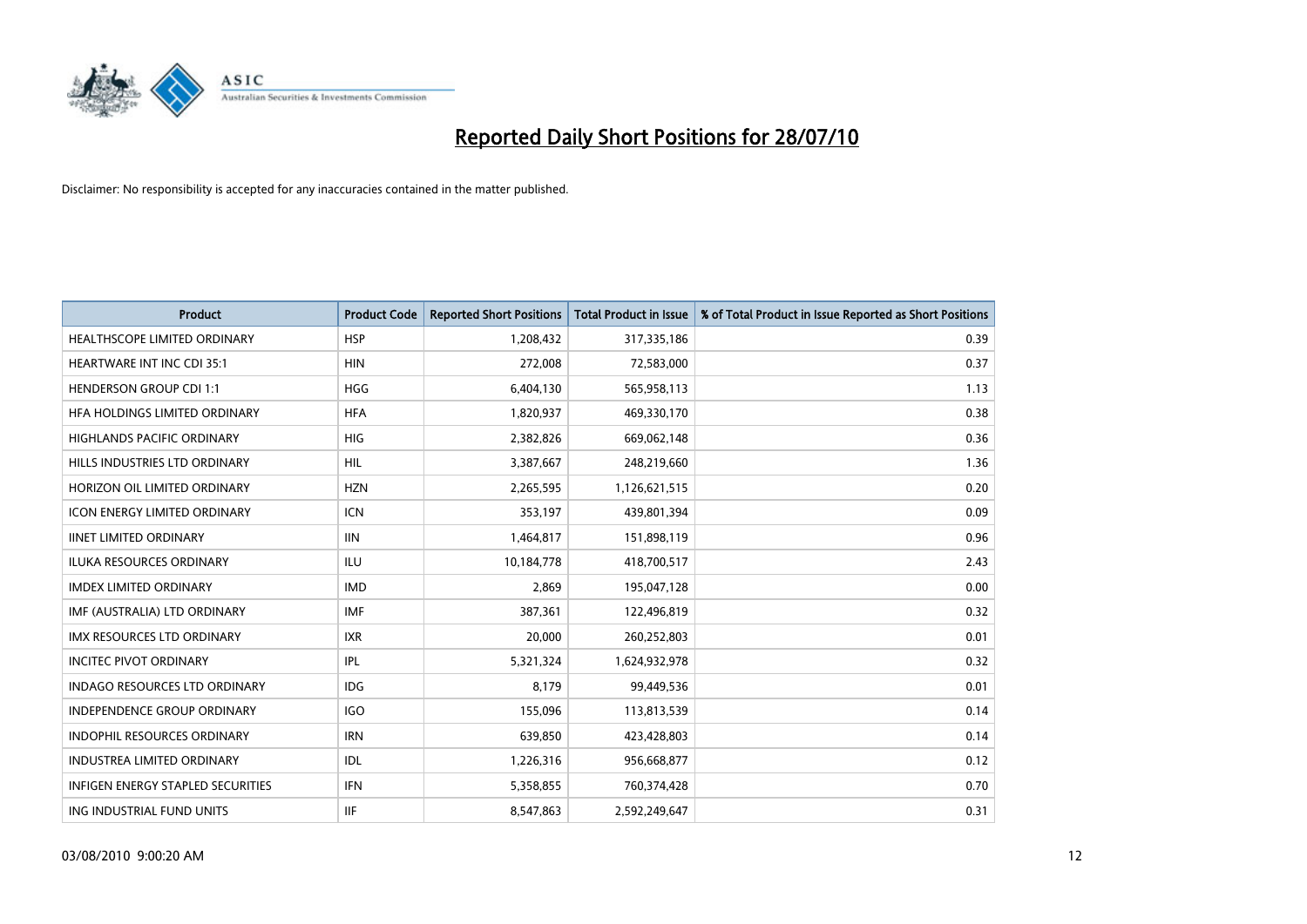

| <b>Product</b>                           | <b>Product Code</b> | <b>Reported Short Positions</b> | <b>Total Product in Issue</b> | % of Total Product in Issue Reported as Short Positions |
|------------------------------------------|---------------------|---------------------------------|-------------------------------|---------------------------------------------------------|
| ING OFFICE FUND STAPLED SECURITIES       | <b>IOF</b>          | 2,502,708                       | 2,729,071,212                 | 0.08                                                    |
| ING RE COM GROUP STAPLED SECURITIES      | <b>ILF</b>          | 9,075                           | 441,029,194                   | 0.00                                                    |
| INNAMINCKA PETROLEUM ORDINARY            | <b>INP</b>          | 14,205                          | 261,548,890                   | 0.01                                                    |
| INSURANCE AUSTRALIA ORDINARY             | IAG                 | 2,330,608                       | 2,078,994,021                 | 0.09                                                    |
| INTEGRA MINING LTD, ORDINARY             | <b>IGR</b>          | 1,583,078                       | 755,792,394                   | 0.20                                                    |
| <b>INTOLL GROUP STAPLED SECURITIES</b>   | <b>ITO</b>          | 386,898                         | 2,261,732,048                 | 0.01                                                    |
| <b>INTREPID MINES ORDINARY</b>           | <b>IAU</b>          | 139,932                         | 429,910,319                   | 0.03                                                    |
| <b>INVOCARE LIMITED ORDINARY</b>         | <b>IVC</b>          | 1,051,796                       | 102,069,091                   | 1.03                                                    |
| ION LIMITED ORDINARY                     | <b>ION</b>          | 164,453                         | 256,365,105                   | 0.06                                                    |
| <b>IOOF HOLDINGS LTD ORDINARY</b>        | IFL                 | 1,554,183                       | 229,794,395                   | 0.66                                                    |
| IRESS MARKET TECH. ORDINARY              | <b>IRE</b>          | 1,277,787                       | 126,018,142                   | 1.02                                                    |
| <b>IRON ORE HOLDINGS ORDINARY</b>        | <b>IOH</b>          | 37,525                          | 135,374,850                   | 0.03                                                    |
| <b>ISHARES MSCI EAFE CDI 1:1</b>         | <b>IVE</b>          | 74,019                          | 590,400,000                   | 0.01                                                    |
| ISHARES MSCI EM MKTS CDI 1:1             | <b>IEM</b>          | 63,587                          | 425,700,000                   | 0.01                                                    |
| <b>ISOFT GROUP LIMITED ORDINARY</b>      | <b>ISF</b>          | 13,417,548                      | 1,043,268,375                 | 1.28                                                    |
| IVANHOE AUSTRALIA ORDINARY               | <b>IVA</b>          | 309,162                         | 70,980,953                    | 0.43                                                    |
| <b>JABIRU METALS LTD ORDINARY</b>        | <b>JML</b>          | 490,181                         | 552,619,180                   | 0.08                                                    |
| JAMES HARDIE INDUST CHESS DEPOSITARY INT | JHX                 | 15,987,517                      | 435,438,790                   | 3.67                                                    |
| <b>IAMESON RESOURCES ORDINARY</b>        | <b>JAL</b>          | 1,600,000                       | 63,885,910                    | 2.50                                                    |
| <b>IB HI-FI LIMITED ORDINARY</b>         | <b>IBH</b>          | 4,196,752                       | 108,344,987                   | 3.88                                                    |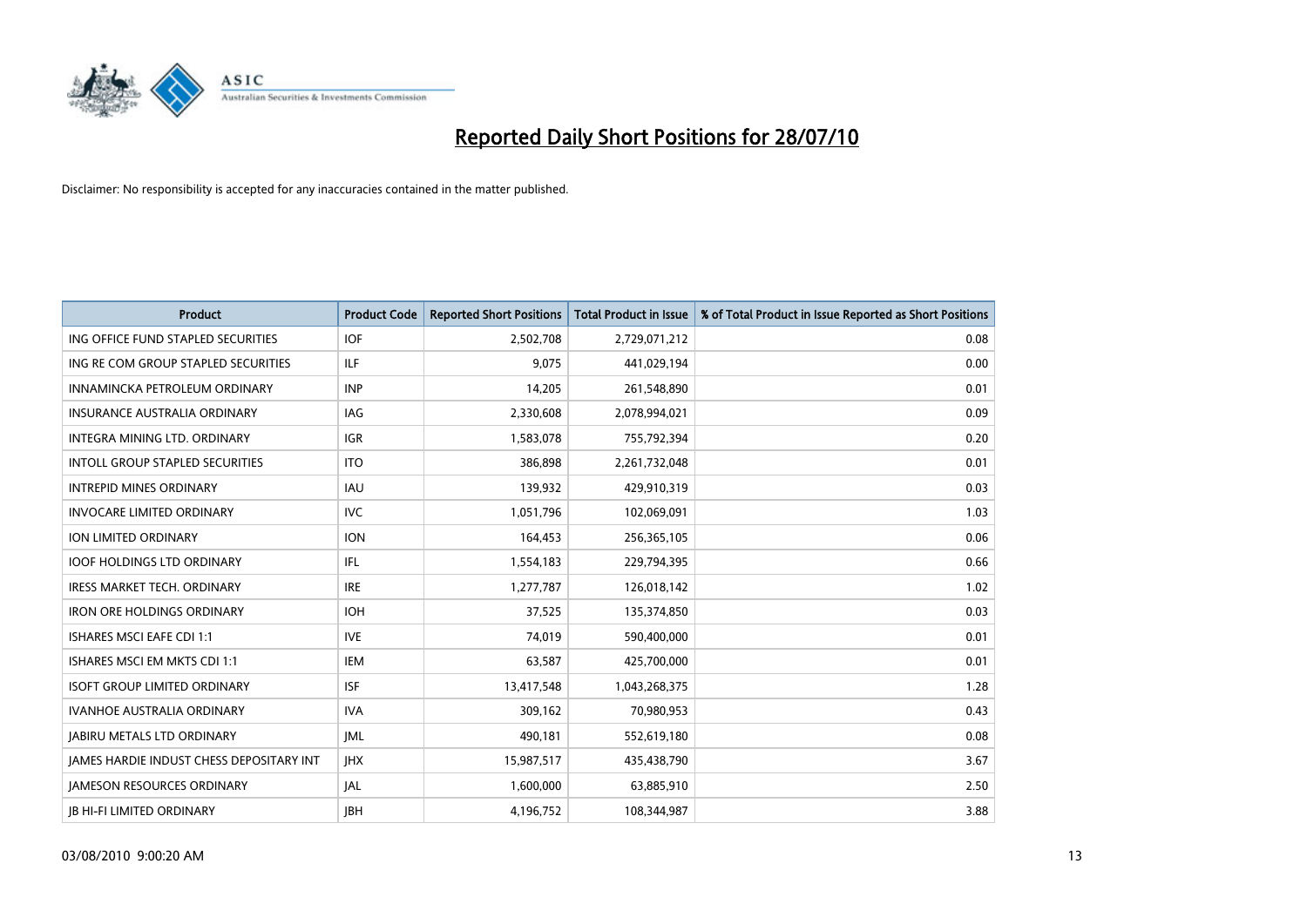

| <b>Product</b>                        | <b>Product Code</b> | <b>Reported Short Positions</b> | <b>Total Product in Issue</b> | % of Total Product in Issue Reported as Short Positions |
|---------------------------------------|---------------------|---------------------------------|-------------------------------|---------------------------------------------------------|
| <b>KAGARA LTD ORDINARY</b>            | KZL                 | 4,178,705                       | 674,489,717                   | 0.61                                                    |
| KAROON GAS AUSTRALIA ORDINARY         | <b>KAR</b>          | 163,597                         | 177,546,198                   | 0.08                                                    |
| KATHMANDU HOLD LTD ORDINARY           | <b>KMD</b>          | 914,190                         | 200,000,000                   | 0.46                                                    |
| <b>KEYBRIDGE CAPITAL ORDINARY</b>     | <b>KBC</b>          | 5,999                           | 172,070,564                   | 0.00                                                    |
| KIMBERLEY METALS LTD ORDINARY         | <b>KBL</b>          | 2,609                           | 94,490,816                    | 0.00                                                    |
| KINGSGATE CONSOLID, ORDINARY          | <b>KCN</b>          | 350,782                         | 100,503,783                   | 0.34                                                    |
| LEIGHTON HOLDINGS ORDINARY            | LEI                 | 2,766,013                       | 300,687,299                   | 0.90                                                    |
| LEND LEASE GROUP UNIT/ORD STAPLED     | LLC                 | 397,523                         | 565,558,754                   | 0.06                                                    |
| LIHIR GOLD LIMITED. ORDINARY          | LGL                 | 9,452,823                       | 2,368,729,935                 | 0.39                                                    |
| LINC ENERGY LTD ORDINARY              | <b>LNC</b>          | 3,236,599                       | 490,224,137                   | 0.65                                                    |
| LIQUEFIED NATURAL ORDINARY            | LNG                 | 21,632                          | 213,339,015                   | 0.01                                                    |
| <b>LYNAS CORPORATION ORDINARY</b>     | <b>LYC</b>          | 10,036,144                      | 1,655,499,093                 | 0.59                                                    |
| MAC SERVICES (THE) ORDINARY           | <b>MSL</b>          | 90,276                          | 165,966,692                   | 0.05                                                    |
| MACARTHUR COAL ORDINARY               | <b>MCC</b>          | 730,671                         | 254,333,109                   | 0.26                                                    |
| <b>MACMAHON HOLDINGS ORDINARY</b>     | <b>MAH</b>          | 7,782,419                       | 733,711,705                   | 1.05                                                    |
| MACO ATLAS ROADS GRP ORDINARY STAPLED | <b>MOA</b>          | 115,898                         | 452,345,907                   | 0.03                                                    |
| MACQUARIE GROUP LTD ORDINARY          | <b>MQG</b>          | 6,589,478                       | 345,486,682                   | 1.96                                                    |
| MANTRA RESOURCES ORDINARY             | <b>MRU</b>          | 41,173                          | 130,229,188                   | 0.03                                                    |
| MAP GROUP STAPLED US PROHIBIT.        | <b>MAP</b>          | 9,660,493                       | 1,861,210,782                 | 0.54                                                    |
| <b>MARION ENERGY ORDINARY</b>         | MAE                 | 374,994                         | 429,822,043                   | 0.09                                                    |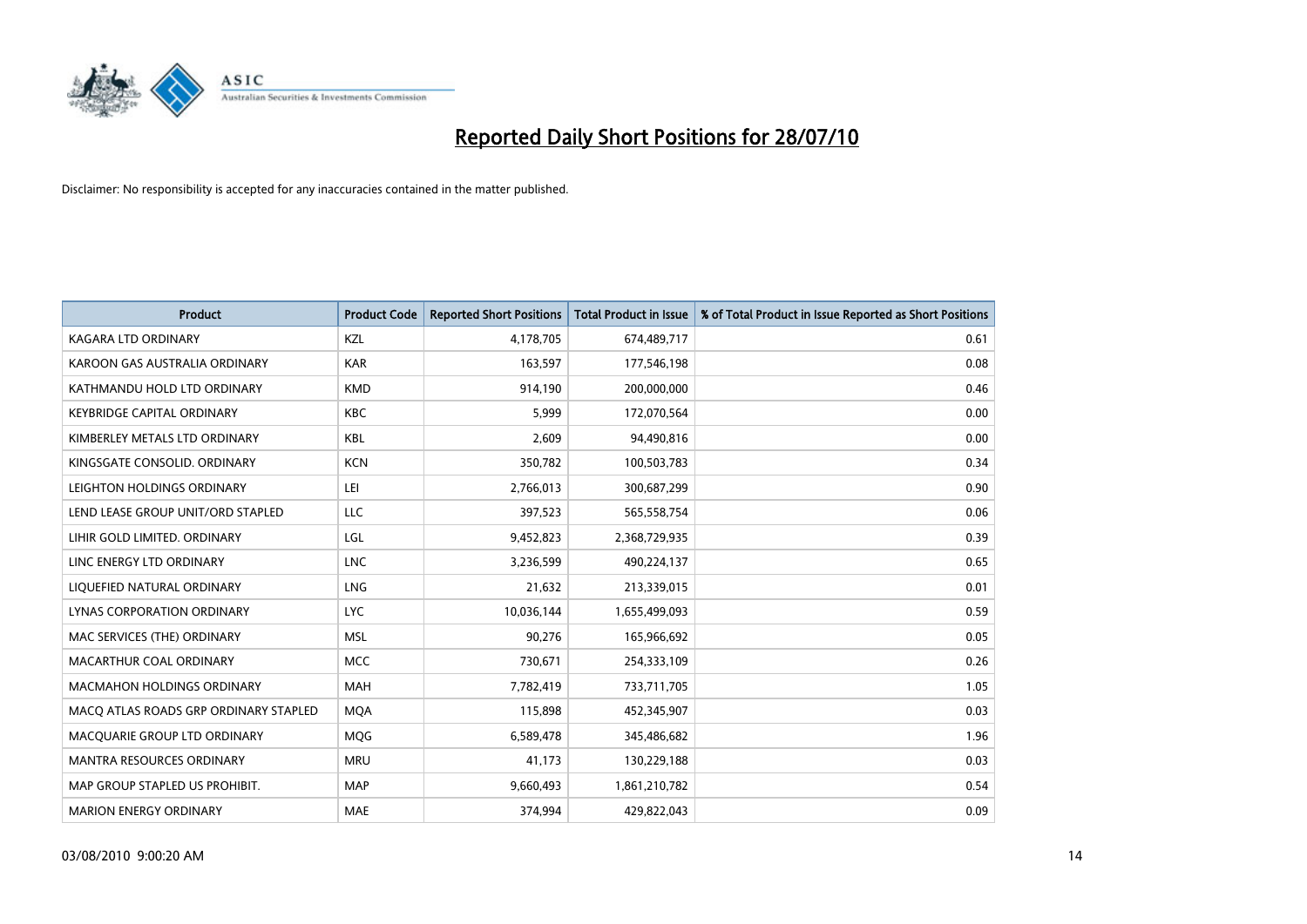

| <b>Product</b>                    | <b>Product Code</b> | <b>Reported Short Positions</b> | <b>Total Product in Issue</b> | % of Total Product in Issue Reported as Short Positions |
|-----------------------------------|---------------------|---------------------------------|-------------------------------|---------------------------------------------------------|
| <b>MCPHERSON'S LTD ORDINARY</b>   | <b>MCP</b>          | 8.786                           | 71,651,758                    | 0.01                                                    |
| MEDUSA MINING LTD ORDINARY        | <b>MML</b>          | 55,223                          | 187,584,911                   | 0.03                                                    |
| MELBOURNE IT LIMITED ORDINARY     | <b>MLB</b>          | 165,739                         | 79,569,967                    | 0.21                                                    |
| MEO AUSTRALIA LTD ORDINARY        | <b>MEO</b>          | 255,211                         | 477,220,955                   | 0.04                                                    |
| <b>MERMAID MARINE ORDINARY</b>    | <b>MRM</b>          | 388,366                         | 186,844,825                   | 0.20                                                    |
| METALS X LIMITED ORDINARY         | <b>MLX</b>          | 326,940                         | 1,365,661,782                 | 0.03                                                    |
| METCASH LIMITED ORDINARY          | <b>MTS</b>          | 21,365,960                      | 765,675,951                   | 2.79                                                    |
| METGASCO LIMITED ORDINARY         | <b>MEL</b>          | 271,255                         | 249,006,674                   | 0.10                                                    |
| MICLYN EXP OFFSHR ORDINARY        | <b>MIO</b>          | 299,999                         | 271,700,000                   | 0.11                                                    |
| MINARA RESOURCES ORDINARY         | <b>MRE</b>          | 4,195,981                       | 1,167,783,517                 | 0.34                                                    |
| MINCOR RESOURCES NL ORDINARY      | <b>MCR</b>          | 1,975,345                       | 200,184,686                   | 0.99                                                    |
| MINERAL DEPOSITS ORDINARY         | <b>MDL</b>          | 1,223,129                       | 580,576,525                   | 0.19                                                    |
| MINERAL RESOURCES, ORDINARY       | <b>MIN</b>          | 288,760                         | 161,658,402                   | 0.17                                                    |
| MIRABELA NICKEL LTD ORDINARY      | <b>MBN</b>          | 9,774,762                       | 367,162,725                   | 2.63                                                    |
| MITCHELL COMMUNITCA, ORDINARY     | <b>MCU</b>          | 19,673                          | 301,761,208                   | 0.01                                                    |
| MOLOPO ENERGY LTD ORDINARY        | <b>MPO</b>          | 241,734                         | 250,665,548                   | 0.10                                                    |
| MOLY MINES LIMITED ORDINARY       | <b>MOL</b>          | 63,014                          | 363,916,323                   | 0.02                                                    |
| MONADELPHOUS GROUP ORDINARY       | <b>MND</b>          | 1,013,424                       | 86,459,327                    | 1.16                                                    |
| MOSAIC OIL NL ORDINARY            | <b>MOS</b>          | 41.742                          | 821,710,775                   | 0.01                                                    |
| <b>MOUNT GIBSON IRON ORDINARY</b> | <b>MGX</b>          | 2,551,430                       | 1,079,570,693                 | 0.25                                                    |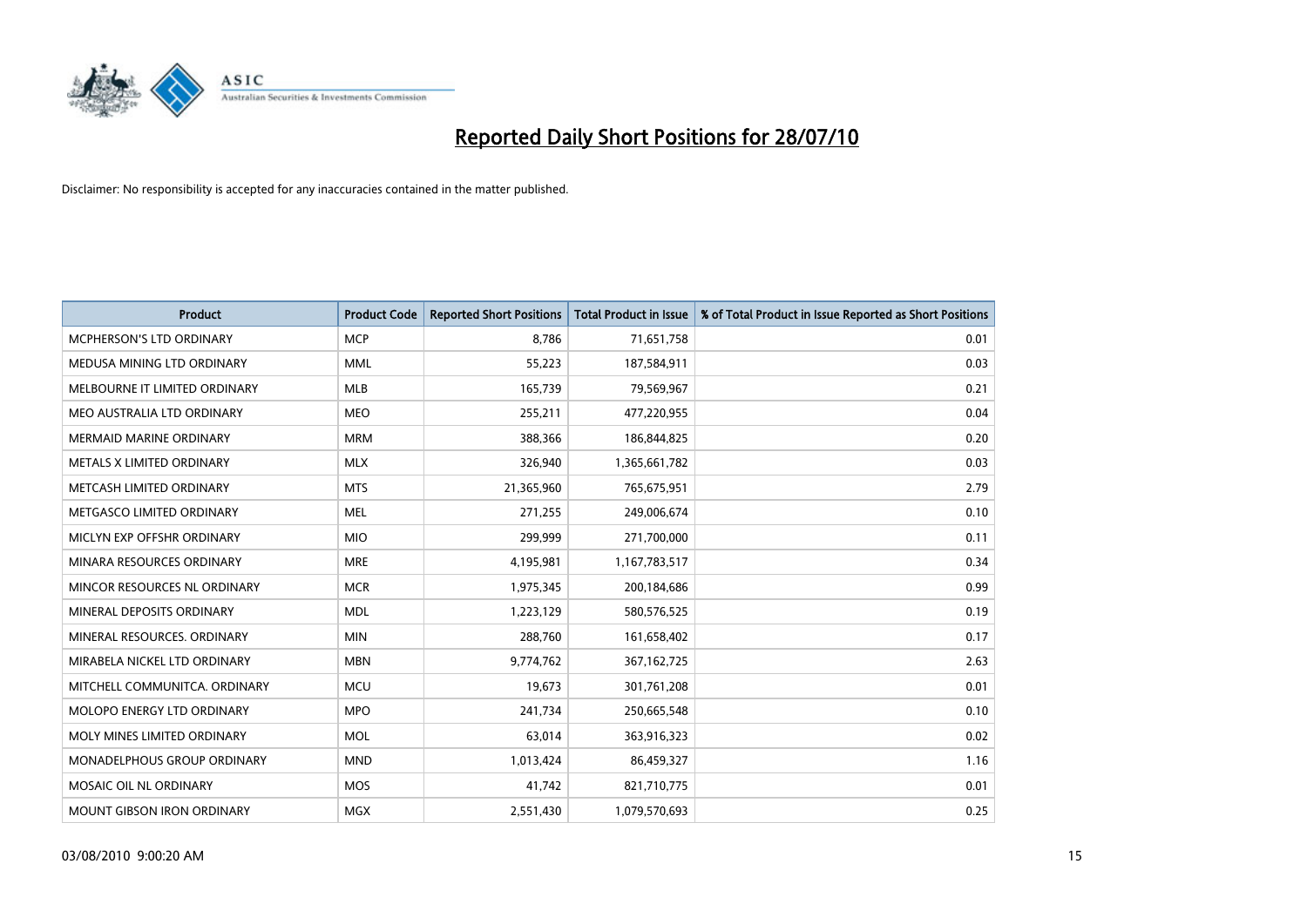

| <b>Product</b>                  | <b>Product Code</b> | <b>Reported Short Positions</b> | Total Product in Issue | % of Total Product in Issue Reported as Short Positions |
|---------------------------------|---------------------|---------------------------------|------------------------|---------------------------------------------------------|
| MURCHISON METALS LTD ORDINARY   | <b>MMX</b>          | 3,207,846                       | 435,384,268            | 0.71                                                    |
| MYER HOLDINGS LTD ORDINARY      | <b>MYR</b>          | 9,758,152                       | 581,517,884            | 1.65                                                    |
| <b>MYSTATE LIMITED ORDINARY</b> | <b>MYS</b>          | 1,400                           | 67,411,055             | 0.00                                                    |
| NATIONAL AUST. BANK ORDINARY    | <b>NAB</b>          | 13,634,825                      | 2,133,245,479          | 0.64                                                    |
| NATURAL FUEL LIMITED ORDINARY   | <b>NFL</b>          |                                 | 506,612,127            | 0.00                                                    |
| NAVITAS LIMITED ORDINARY        | <b>NVT</b>          | 1,610,179                       | 342,361,526            | 0.47                                                    |
| NEPTUNE MARINE ORDINARY         | <b>NMS</b>          | 972,864                         | 429,842,672            | 0.22                                                    |
| NEW HOPE CORPORATION ORDINARY   | <b>NHC</b>          | 302,572                         | 827,730,549            | 0.02                                                    |
| NEWCREST MINING ORDINARY        | <b>NCM</b>          | 27,918,644                      | 483,499,363            | 5.74                                                    |
| NEWS CORP A NON-VOTING CDI      | <b>NWSLV</b>        | 528,584                         | 1,824,472,286          | 0.02                                                    |
| NEWS CORP B VOTING CDI          | <b>NWS</b>          | 7,707,928                       | 798,520,953            | 0.96                                                    |
| NEXBIS LIMITED ORDINARY         | <b>NBS</b>          | 63,733                          | 498,972,940            | 0.01                                                    |
| NEXUS ENERGY LIMITED ORDINARY   | <b>NXS</b>          | 9,764,117                       | 958,061,849            | 1.01                                                    |
| NIB HOLDINGS LIMITED ORDINARY   | <b>NHF</b>          | 566,666                         | 495,431,427            | 0.11                                                    |
| NICK SCALI LIMITED ORDINARY     | <b>NCK</b>          | 35,846                          | 81,000,000             | 0.04                                                    |
| NIDO PETROLEUM ORDINARY         | <b>NDO</b>          | 14,463,131                      | 1,080,658,378          | 1.33                                                    |
| NORTHERN CREST ORDINARY         | <b>NOC</b>          | 24,345                          | 116,074,781            | 0.02                                                    |
| NORTHERN IRON LTD ORDINARY      | <b>NFE</b>          | 646,511                         | 292,204,786            | 0.21                                                    |
| NRW HOLDINGS LIMITED ORDINARY   | <b>NWH</b>          | 338,744                         | 251,223,000            | 0.14                                                    |
| NUFARM LIMITED ORDINARY         | <b>NUF</b>          | 2,054,423                       | 261,775,731            | 0.77                                                    |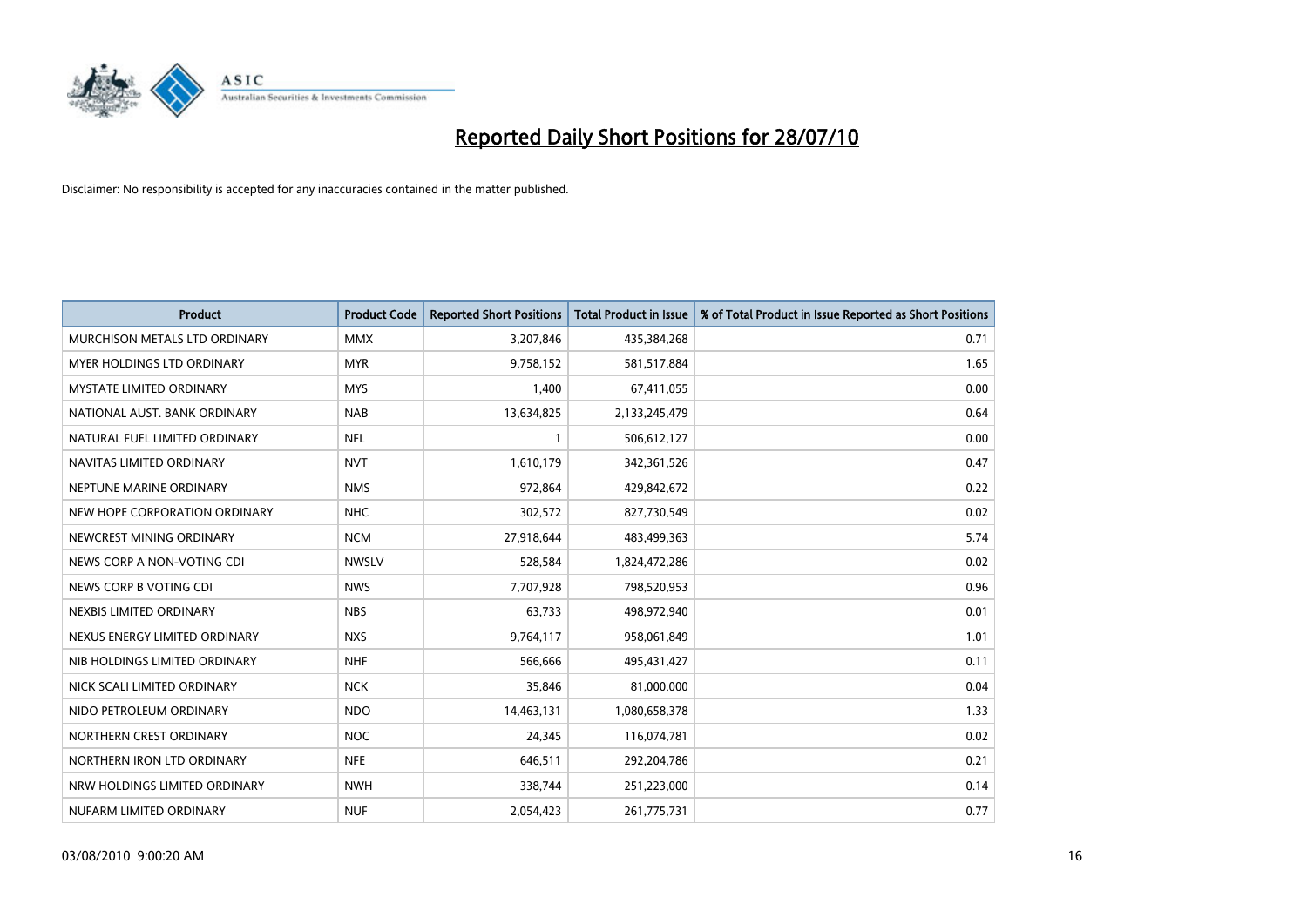

| <b>Product</b>                          | <b>Product Code</b> | <b>Reported Short Positions</b> | <b>Total Product in Issue</b> | % of Total Product in Issue Reported as Short Positions |
|-----------------------------------------|---------------------|---------------------------------|-------------------------------|---------------------------------------------------------|
| <b>OAKTON LIMITED ORDINARY</b>          | <b>OKN</b>          | 538,902                         | 91,987,235                    | 0.57                                                    |
| OCEANAGOLD CORP. CHESS DEPOSITARY INT   | OGC                 | 322,385                         | 228,198,170                   | 0.15                                                    |
| OCEANIA CAPITAL LTD ORDINARY            | <b>OCP</b>          | 2,500                           | 91,921,295                    | 0.00                                                    |
| OIL SEARCH LTD ORDINARY                 | <b>OSH</b>          | 6,980,574                       | 1,308,279,222                 | 0.50                                                    |
| OM HOLDINGS LIMITED ORDINARY            | <b>OMH</b>          | 346,429                         | 498,485,150                   | 0.06                                                    |
| <b>ONESTEEL LIMITED ORDINARY</b>        | OST                 | 6,737,111                       | 1,331,583,166                 | 0.51                                                    |
| ORICA LIMITED ORDINARY                  | ORI                 | 1,924,844                       | 362,100,430                   | 0.50                                                    |
| ORIGIN ENERGY ORDINARY                  | <b>ORG</b>          | 2,948,059                       | 880,668,872                   | 0.32                                                    |
| OROCOBRE LIMITED ORDINARY               | <b>ORE</b>          | 11,126                          | 91,056,426                    | 0.01                                                    |
| OTTO ENERGY LIMITED ORDINARY            | <b>OEL</b>          | 109,204                         | 1,134,540,071                 | 0.01                                                    |
| OZ MINERALS ORDINARY                    | OZL                 | 67,793,941                      | 3,121,339,730                 | 2.16                                                    |
| PACIFIC BRANDS ORDINARY                 | <b>PBG</b>          | 4,945,672                       | 931,386,248                   | 0.54                                                    |
| PALADIN ENERGY LTD ORDINARY             | <b>PDN</b>          | 20,258,305                      | 717,142,802                   | 2.83                                                    |
| PAN PACIFIC PETROL. ORDINARY            | PPP                 | 21,527                          | 588,612,110                   | 0.00                                                    |
| PANAUST LIMITED ORDINARY                | PNA                 | 12,227,737                      | 2,953,925,939                 | 0.41                                                    |
| PANORAMIC RESOURCES ORDINARY            | PAN                 | 47,969                          | 205,262,842                   | 0.02                                                    |
| PAPERLINX LIMITED ORDINARY              | <b>PPX</b>          | 15,182,502                      | 603,580,761                   | 2.50                                                    |
| PAPERLINX SPS TRUST STEP UP PERP. PREF. | <b>PXUPA</b>        | 5,000                           | 2,850,000                     | 0.18                                                    |
| PATTIES FOODS LTD ORDINARY              | PFL                 |                                 | 138,908,853                   | 0.00                                                    |
| PEET LIMITED ORDINARY                   | <b>PPC</b>          | 399,417                         | 300,681,486                   | 0.13                                                    |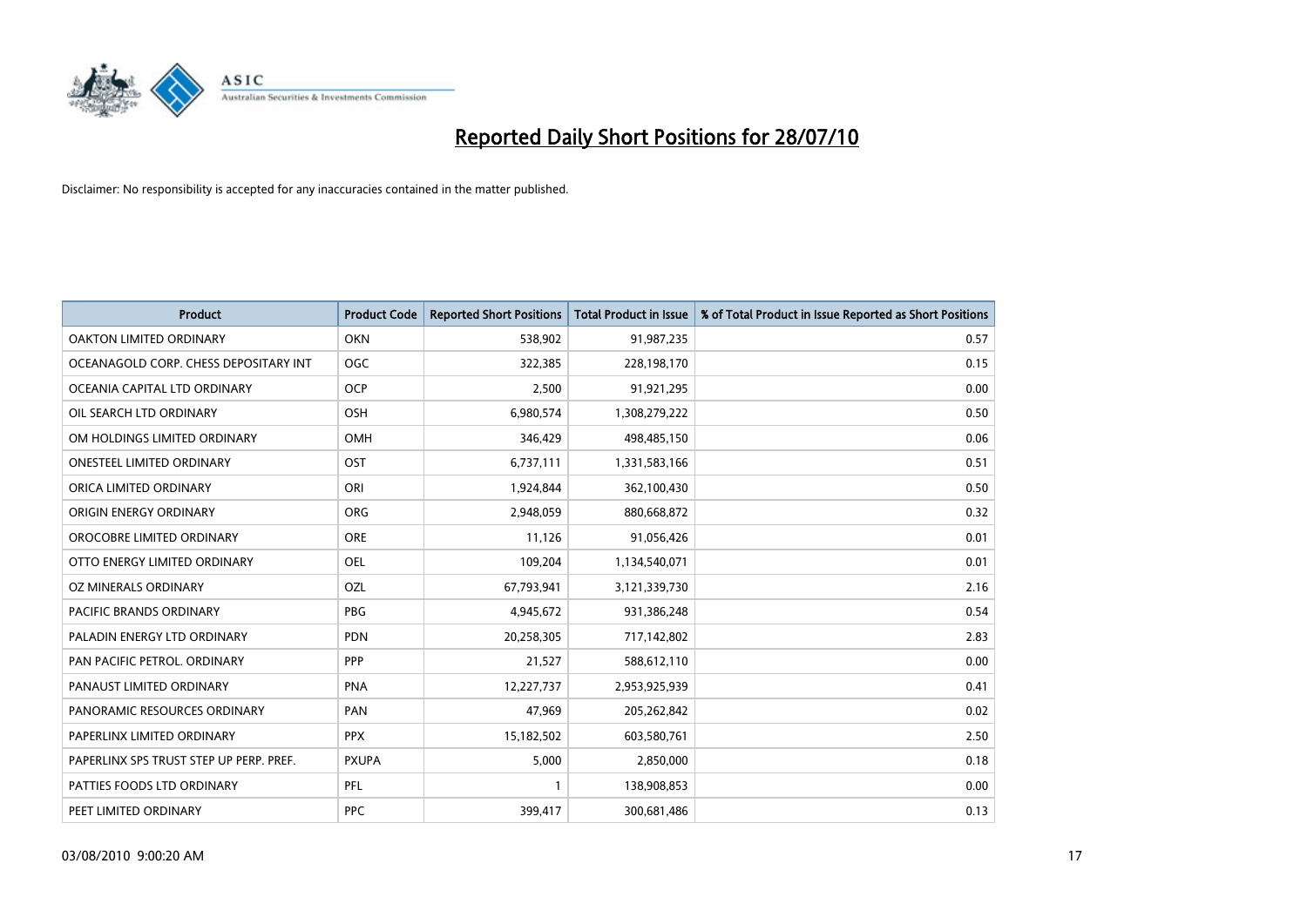

| <b>Product</b>                       | <b>Product Code</b> | <b>Reported Short Positions</b> | <b>Total Product in Issue</b> | % of Total Product in Issue Reported as Short Positions |
|--------------------------------------|---------------------|---------------------------------|-------------------------------|---------------------------------------------------------|
| PENINSULA MINERALS ORDINARY          | <b>PEN</b>          | 5,000                           | 1,628,249,898                 | 0.00                                                    |
| PERILYA LIMITED ORDINARY             | PEM                 | 536,528                         | 526,075,563                   | 0.10                                                    |
| PERPETUAL LIMITED ORDINARY           | PPT                 | 2,290,907                       | 43,417,478                    | 5.30                                                    |
| PERSEUS MINING LTD ORDINARY          | PRU                 | 74,014                          | 419,657,088                   | 0.01                                                    |
| PETSEC ENERGY ORDINARY               | <b>PSA</b>          | 223,332                         | 231,283,622                   | 0.10                                                    |
| PHARMAXIS LTD ORDINARY               | <b>PXS</b>          | 1,277,778                       | 225,410,234                   | 0.58                                                    |
| PHOTON GROUP LTD ORDINARY            | PGA                 | 965,265                         | 187,440,645                   | 0.51                                                    |
| PIKE RIVER COAL ORDINARY             | <b>PRC</b>          | 376,320                         | 404,971,067                   | 0.09                                                    |
| PLATINUM ASSET ORDINARY              | <b>PTM</b>          | 3,421,407                       | 561,347,878                   | 0.60                                                    |
| PLATINUM AUSTRALIA ORDINARY          | <b>PLA</b>          | 6,131,769                       | 321,130,521                   | 1.90                                                    |
| PLATINUM CAPITAL LTD ORDINARY        | <b>PMC</b>          |                                 | 162,258,814                   | 0.00                                                    |
| PMP LIMITED ORDINARY                 | <b>PMP</b>          | 1,300,137                       | 335,338,483                   | 0.39                                                    |
| PORT BOUVARD LIMITED ORDINARY        | PBD                 | 6,754                           | 593,868,295                   | 0.00                                                    |
| PREMIER INVESTMENTS ORDINARY         | <b>PMV</b>          | 57,699                          | 155,030,045                   | 0.03                                                    |
| PRIMARY HEALTH CARE ORDINARY         | <b>PRY</b>          | 8,365,994                       | 491,428,342                   | 1.69                                                    |
| PRIME INFR GROUP. STAPLED SECURITIES | PIH                 | 1,321,517                       | 351,776,795                   | 0.37                                                    |
| PRIME MEDIA GRP LTD ORDINARY         | <b>PRT</b>          | $\overline{2}$                  | 366,330,303                   | 0.00                                                    |
| PRIMEAG AUSTRALIA ORDINARY           | PAG                 | 365,861                         | 150,569,976                   | 0.24                                                    |
| PROGEN PHARMACEUTIC ORDINARY         | <b>PGL</b>          | 151,596                         | 24,709,097                    | 0.61                                                    |
| PROGRAMMED ORDINARY                  | PRG                 | 267,187                         | 118,169,908                   | 0.23                                                    |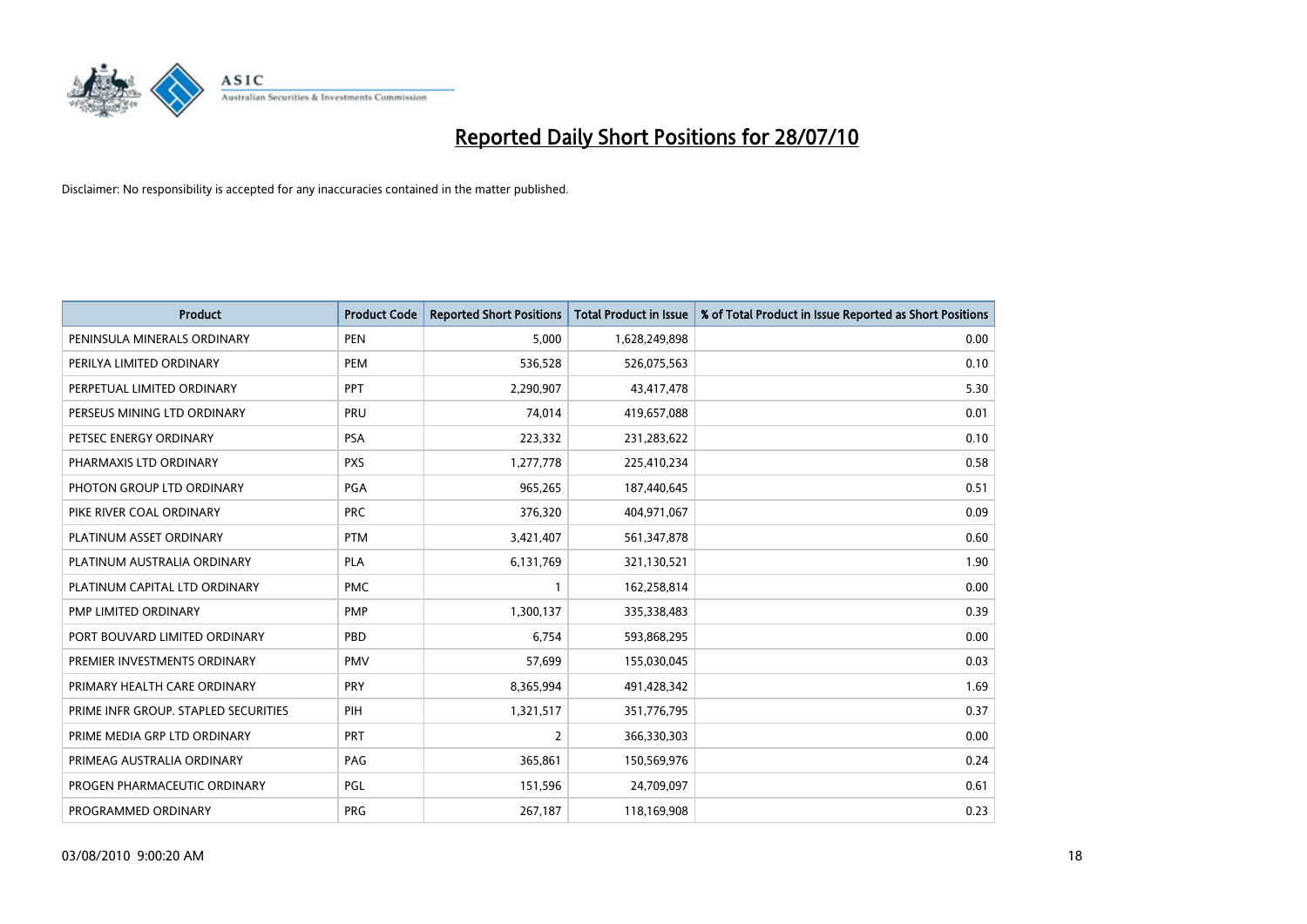

| <b>Product</b>                      | <b>Product Code</b> | <b>Reported Short Positions</b> | Total Product in Issue | % of Total Product in Issue Reported as Short Positions |
|-------------------------------------|---------------------|---------------------------------|------------------------|---------------------------------------------------------|
| <b>PSIVIDA CORP CDI 1:1</b>         | <b>PVA</b>          | 6.878                           | 7,849,757              | 0.09                                                    |
| <b>QANTAS AIRWAYS ORDINARY</b>      | QAN                 | 25,132,808                      | 2,265,123,620          | 1.11                                                    |
| OBE INSURANCE GROUP ORDINARY        | OBE                 | 16,455,240                      | 1,035,071,131          | 1.58                                                    |
| RAMELIUS RESOURCES ORDINARY         | <b>RMS</b>          | 12,533                          | 291,200,265            | 0.00                                                    |
| RAMSAY HEALTH CARE ORDINARY         | <b>RHC</b>          | 1,368,907                       | 202,081,252            | 0.67                                                    |
| RANGE RESOURCES LTD ORDINARY        | <b>RRS</b>          | 1,100,000                       | 1,052,019,983          | 0.10                                                    |
| <b>RCR TOMLINSON ORDINARY</b>       | <b>RCR</b>          | 68,067                          | 131,860,172            | 0.05                                                    |
| <b>REA GROUP ORDINARY</b>           | <b>REA</b>          | 2.653                           | 128,439,366            | 0.00                                                    |
| <b>RED FORK ENERGY ORDINARY</b>     | <b>RFE</b>          | 7,696                           | 139,535,000            | 0.01                                                    |
| <b>REDFLEX HOLDINGS ORDINARY</b>    | <b>RDF</b>          | 27,049                          | 110,010,757            | 0.02                                                    |
| REECE AUSTRALIA LTD. ORDINARY       | <b>REH</b>          | 7,429                           | 99,600,000             | 0.01                                                    |
| REED RESOURCES LTD ORDINARY         | <b>RDR</b>          | 268,205                         | 177,271,768            | 0.15                                                    |
| REGIS RESOURCES ORDINARY            | <b>RRL</b>          | 149,108                         | 414,452,125            | 0.03                                                    |
| RESMED INC CDI 10:1                 | <b>RMD</b>          | 853,499                         | 772,670,160            | 0.11                                                    |
| <b>RESOLUTE MINING ORDINARY</b>     | <b>RSG</b>          | 425,359                         | 392,586,434            | 0.11                                                    |
| <b>RESOURCE GENERATION ORDINARY</b> | <b>RES</b>          | 157,911                         | 164,412,477            | 0.10                                                    |
| REVERSE CORP LIMITED ORDINARY       | <b>REF</b>          | 25,141                          | 92,382,175             | 0.03                                                    |
| RHG LIMITED ORDINARY                | <b>RHG</b>          | 13,020                          | 317,910,688            | 0.00                                                    |
| <b>RIDLEY CORPORATION ORDINARY</b>  | <b>RIC</b>          | 137,539                         | 307,817,071            | 0.05                                                    |
| RIO TINTO LIMITED ORDINARY          | <b>RIO</b>          | 16,388,203                      | 606,831,240            | 2.67                                                    |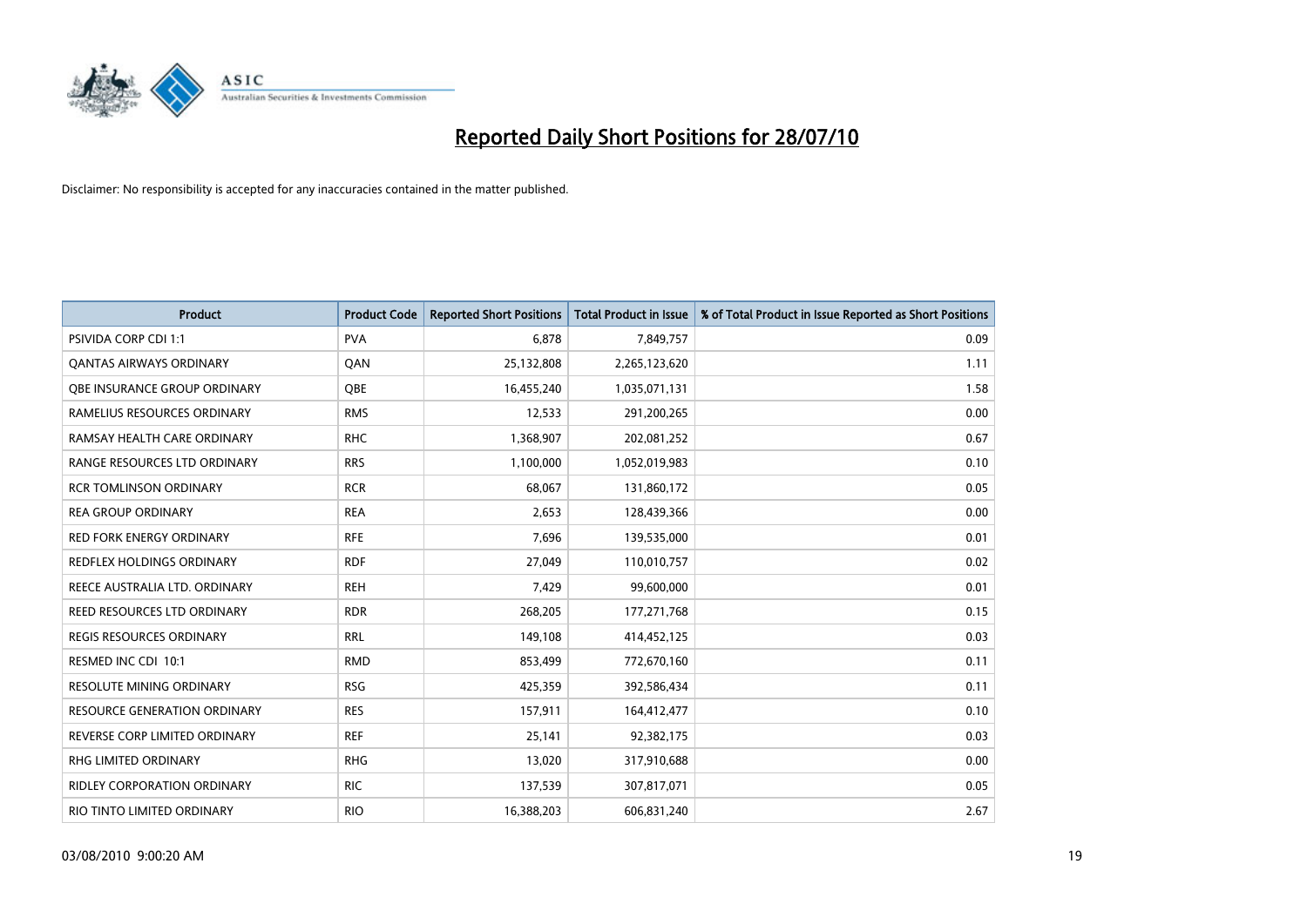

| <b>Product</b>                           | <b>Product Code</b> | <b>Reported Short Positions</b> | <b>Total Product in Issue</b> | % of Total Product in Issue Reported as Short Positions |
|------------------------------------------|---------------------|---------------------------------|-------------------------------|---------------------------------------------------------|
| <b>RIVERCITY MOTORWAY STAPLED</b>        | <b>RCY</b>          | 3,747,254                       | 957,010,115                   | 0.38                                                    |
| RIVERSDALE MINING ORDINARY               | <b>RIV</b>          | 850,823                         | 200,118,524                   | 0.41                                                    |
| ROC OIL COMPANY ORDINARY                 | <b>ROC</b>          | 1,135,524                       | 713,154,560                   | 0.17                                                    |
| RURALCO HOLDINGS ORDINARY                | <b>RHL</b>          | 6,330                           | 55,019,284                    | 0.01                                                    |
| SAI GLOBAL LIMITED ORDINARY              | SAI                 | 388,176                         | 159,619,197                   | 0.24                                                    |
| SALMAT LIMITED ORDINARY                  | <b>SLM</b>          | 101,658                         | 159,131,983                   | 0.06                                                    |
| SANDFIRE RESOURCES ORDINARY              | <b>SFR</b>          | 107,602                         | 131,084,760                   | 0.08                                                    |
| <b>SANTOS LTD ORDINARY</b>               | <b>STO</b>          | 3,222,030                       | 832,568,323                   | 0.37                                                    |
| SEDGMAN LIMITED ORDINARY                 | <b>SDM</b>          | 154,341                         | 205,986,681                   | 0.07                                                    |
| SEEK LIMITED ORDINARY                    | <b>SEK</b>          | 4,643,897                       | 336,584,488                   | 1.36                                                    |
| SENETAS CORPORATION ORDINARY             | <b>SEN</b>          | 756,999                         | 461,522,263                   | 0.16                                                    |
| SERVCORP LIMITED ORDINARY                | SRV                 | 712,946                         | 98,440,807                    | 0.71                                                    |
| SERVICE STREAM ORDINARY                  | <b>SSM</b>          | 344,663                         | 283,418,867                   | 0.12                                                    |
| SEVEN GROUP HOLDINGS ORDINARY            | <b>SVW</b>          | 1,292,328                       | 305,410,281                   | 0.42                                                    |
| SIGMA PHARMACEUTICAL ORDINARY            | <b>SIP</b>          | 10,881,114                      | 1,178,626,572                 | 0.91                                                    |
| SILEX SYSTEMS ORDINARY                   | <b>SLX</b>          | 200,437                         | 149,296,747                   | 0.13                                                    |
| SILVER LAKE RESOURCE ORDINARY            | <b>SLR</b>          | 151,781                         | 178,757,838                   | 0.09                                                    |
| SIMS METAL MGMT LTD ORDINARY             | SGM                 | 2,204,516                       | 203,891,295                   | 1.08                                                    |
| SINGAPORE TELECOMM. CHESS DEPOSITARY INT | SGT                 | 4,998,378                       | 440,346,022                   | 1.15                                                    |
| SKILLED GROUP LTD ORDINARY               | <b>SKE</b>          | 84,145                          | 190,738,408                   | 0.04                                                    |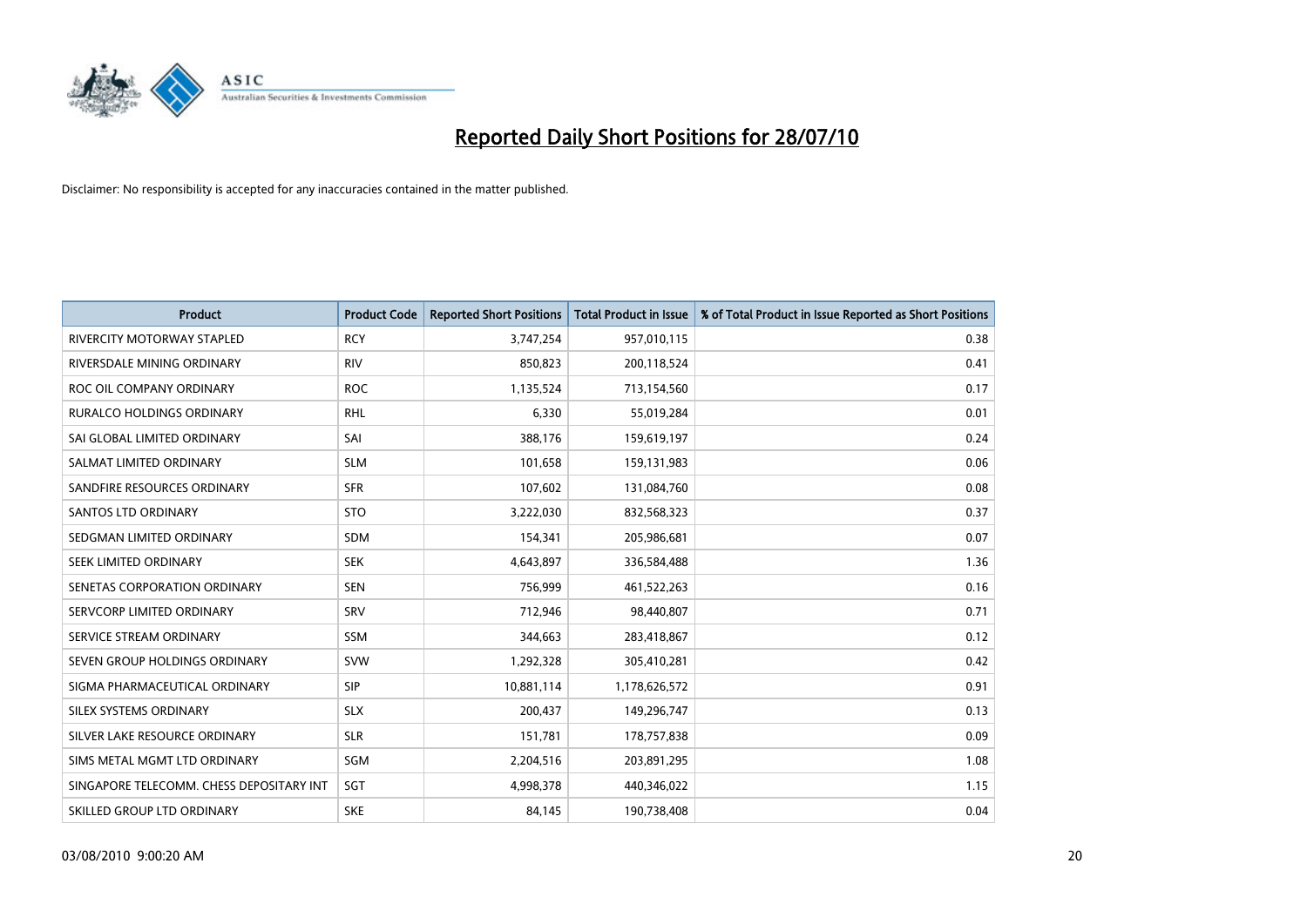

| <b>Product</b>                          | <b>Product Code</b> | <b>Reported Short Positions</b> | Total Product in Issue | % of Total Product in Issue Reported as Short Positions |
|-----------------------------------------|---------------------|---------------------------------|------------------------|---------------------------------------------------------|
| SKY CITY ENTERTAIN, ORDINARY            | <b>SKC</b>          | 7,309,931                       | 575,114,687            | 1.27                                                    |
| SKY NETWORK ORDINARY                    | <b>SKT</b>          | 648,650                         | 389,139,785            | 0.17                                                    |
| SMS MANAGEMENT, ORDINARY                | <b>SMX</b>          | 4,251                           | 66,781,500             | 0.01                                                    |
| SONIC HEALTHCARE ORDINARY               | <b>SHL</b>          | 2,979,213                       | 388,429,875            | 0.77                                                    |
| SOUL PATTINSON (W.H) ORDINARY           | SOL                 | 19,124                          | 238,640,580            | 0.00                                                    |
| SP AUSNET STAPLED SECURITIES            | SPN                 | 4,066,738                       | 2,748,353,504          | 0.15                                                    |
| SPARK INFRASTRUCTURE STAPLED SECURITIES | SKI                 | 7,215,583                       | 1,031,911,394          | 0.70                                                    |
| SPDR 200 FUND ETF UNITS                 | <b>STW</b>          | 9,008                           | 57,528,081             | 0.02                                                    |
| SPECIALTY FASHION ORDINARY              | SFH                 | 1,645,251                       | 190,964,693            | 0.86                                                    |
| SPHERE MINERALS LTD ORDINARY            | <b>SPH</b>          | 75,000                          | 171,348,151            | 0.04                                                    |
| SPOTLESS GROUP LTD ORDINARY             | <b>SPT</b>          | 1,007,431                       | 259,309,656            | 0.38                                                    |
| ST BARBARA LIMITED ORDINARY             | SBM                 | 37,707,804                      | 1,953,168,407          | 1.94                                                    |
| STAGING CONNECTIONS ORDINARY            | <b>STG</b>          | 2,917,189                       | 783,175,134            | 0.37                                                    |
| STH AMERICAN COR LTD ORDINARY           | SAY                 | 9,200                           | 206,832,027            | 0.00                                                    |
| STHN CROSS MEDIA ORDINARY               | <b>SXL</b>          | 151,108                         | 378,827,750            | 0.04                                                    |
| STOCKLAND UNITS/ORD STAPLED             | <b>SGP</b>          | 11,927,778                      | 2,383,036,717          | 0.50                                                    |
| STRAITS RESOURCES ORDINARY              | SRL                 | 5,411,083                       | 255,203,613            | 2.11                                                    |
| STW COMMUNICATIONS ORDINARY             | SGN                 | 92,779                          | 364,310,964            | 0.02                                                    |
| SUNCORP-METWAY, ORDINARY                | <b>SUN</b>          | 7,662,386                       | 1,281,390,524          | 0.59                                                    |
| SUNDANCE RESOURCES ORDINARY             | SDL                 | 18,850,387                      | 2,709,995,932          | 0.68                                                    |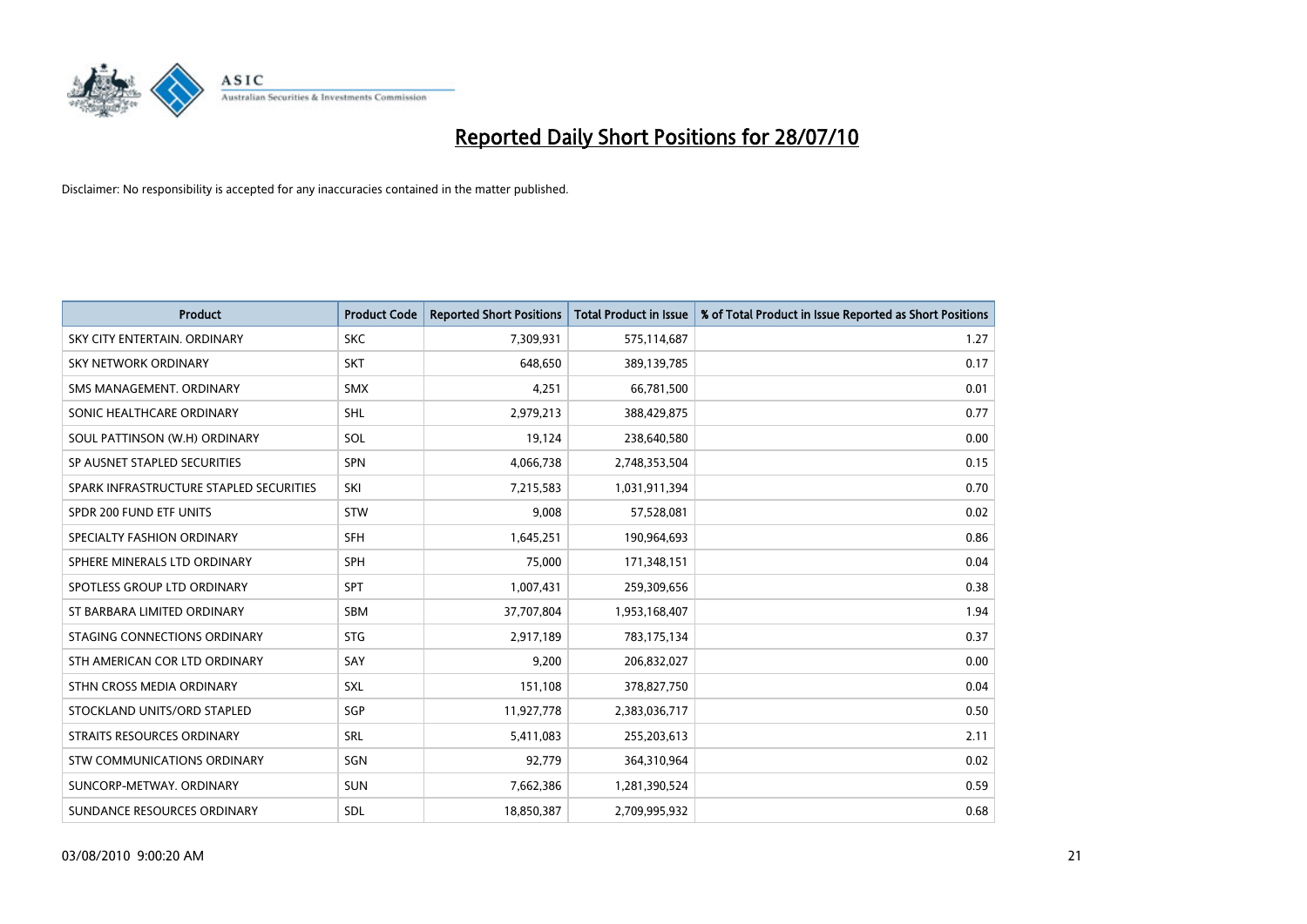

| <b>Product</b>                       | <b>Product Code</b> | <b>Reported Short Positions</b> | <b>Total Product in Issue</b> | % of Total Product in Issue Reported as Short Positions |
|--------------------------------------|---------------------|---------------------------------|-------------------------------|---------------------------------------------------------|
| SUNLAND GROUP LTD ORDINARY           | <b>SDG</b>          | 68.821                          | 251,107,692                   | 0.02                                                    |
| SUPER CHEAP AUTO GRP ORDINARY        | SUL                 | 396,857                         | 127,532,302                   | 0.31                                                    |
| <b>SWICK MINING ORDINARY</b>         | <b>SWK</b>          | 1,548                           | 236,724,970                   | 0.00                                                    |
| SYMEX HOLDINGS ORDINARY              | <b>SYM</b>          | 6,633                           | 125,037,628                   | 0.01                                                    |
| TABCORP HOLDINGS LTD ORDINARY        | <b>TAH</b>          | 5,918,504                       | 612,625,759                   | 0.97                                                    |
| <b>TALENT2 INTERNATION ORDINARY</b>  | <b>TWO</b>          | $\overline{7}$                  | 141,089,346                   | 0.00                                                    |
| TAP OIL LIMITED ORDINARY             | <b>TAP</b>          | 16,856                          | 156,485,921                   | 0.01                                                    |
| TASSAL GROUP LIMITED ORDINARY        | <b>TGR</b>          | 3,396,798                       | 144,197,882                   | 2.33                                                    |
| TATTS GROUP LTD ORDINARY             | <b>TTS</b>          | 8,596,689                       | 1,281,937,479                 | 0.66                                                    |
| <b>TECHNOLOGY ONE ORDINARY</b>       | <b>TNE</b>          | 579                             | 300,303,455                   | 0.00                                                    |
| TELECOM CORPORATION ORDINARY         | <b>TEL</b>          | 42,998,012                      | 1,920,694,831                 | 2.23                                                    |
| <b>TELSTRA CORPORATION, ORDINARY</b> | <b>TLS</b>          | 56,875,705                      | 12,443,074,357                | 0.45                                                    |
| TEN NETWORK HOLDINGS ORDINARY        | <b>TEN</b>          | 7,838,732                       | 1,045,236,720                 | 0.74                                                    |
| TFS CORPORATION LTD ORDINARY         | <b>TFC</b>          | 98,929                          | 227,360,909                   | 0.04                                                    |
| THAKRAL HOLDINGS GRP ORDINARY/UNIT   | <b>THG</b>          | 138,748                         | 584,645,014                   | 0.02                                                    |
| THE REJECT SHOP ORDINARY             | <b>TRS</b>          | 13,767                          | 26,033,570                    | 0.05                                                    |
| THOR MINING PLC CHESS DEPOSITARY     | <b>THR</b>          | 2,307                           | 133,236,757                   | 0.00                                                    |
| THORN GROUP LIMITED ORDINARY         | <b>TGA</b>          | 2,360                           | 129,441,655                   | 0.00                                                    |
| TIMBERCORP LIMITED ORDINARY          | <b>TIM</b>          | 2,753,045                       | 352,071,429                   | 0.78                                                    |
| TISHMAN SPEYER UNITS                 | <b>TSO</b>          | 62,668                          | 338,440,904                   | 0.01                                                    |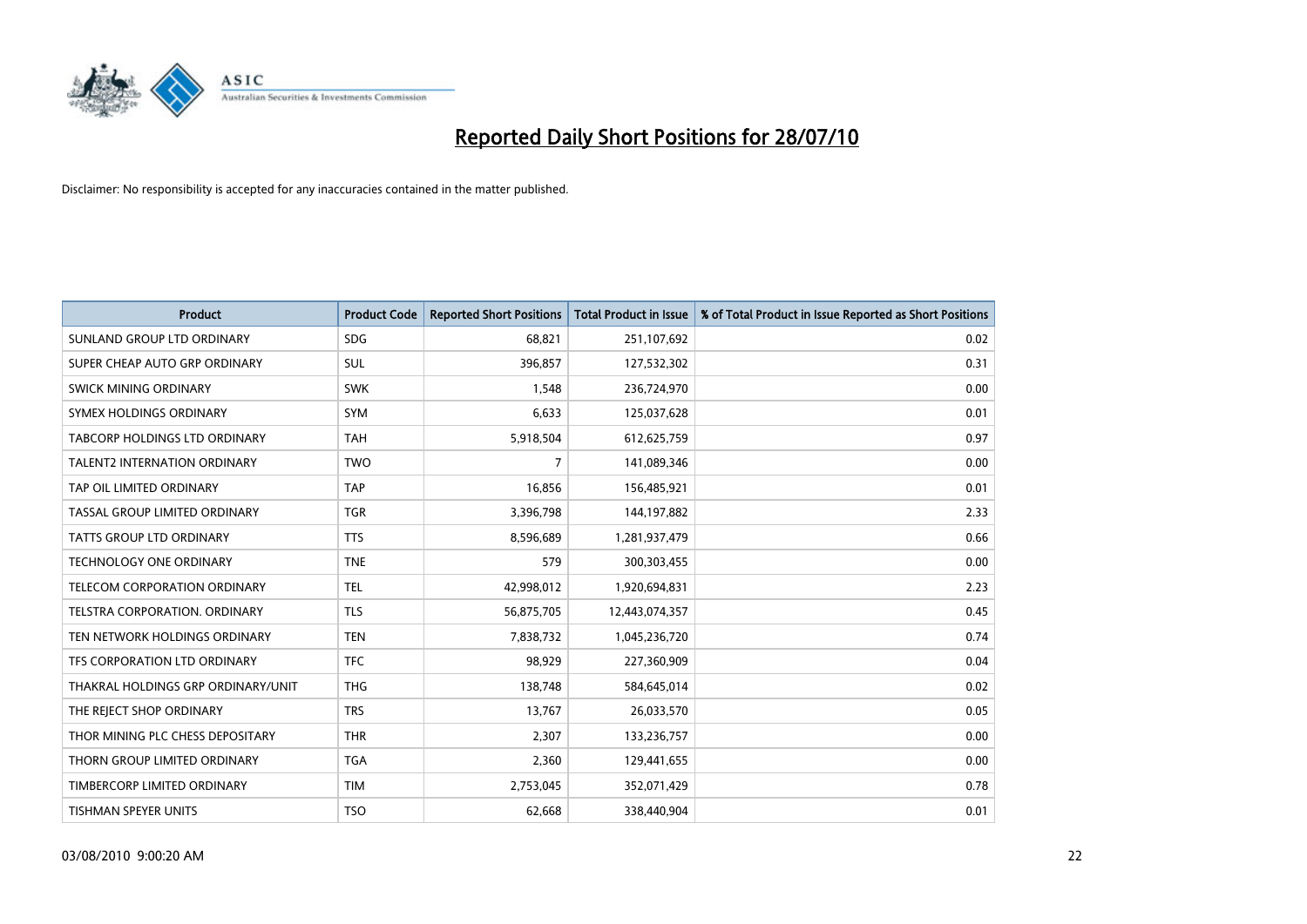

| <b>Product</b>                            | <b>Product Code</b> | <b>Reported Short Positions</b> | Total Product in Issue | % of Total Product in Issue Reported as Short Positions |
|-------------------------------------------|---------------------|---------------------------------|------------------------|---------------------------------------------------------|
| TNG LIMITED ORDINARY                      | <b>TNG</b>          | 4,321                           | 258,055,076            | 0.00                                                    |
| TOLL HOLDINGS LTD ORDINARY                | <b>TOL</b>          | 9,700,722                       | 702,867,609            | 1.37                                                    |
| TORO ENERGY LIMITED ORDINARY              | <b>TOE</b>          | 35,404                          | 964,936,676            | 0.00                                                    |
| TOWER AUSTRALIA ORDINARY                  | <b>TAL</b>          | 1,439,194                       | 415,928,881            | 0.34                                                    |
| <b>TOWER LIMITED ORDINARY</b>             | <b>TWR</b>          | 726,704                         | 260,631,787            | 0.27                                                    |
| <b>TOX FREE SOLUTIONS ORDINARY</b>        | <b>TOX</b>          | 94,147                          | 91,661,500             | 0.09                                                    |
| TPG TELECOM LIMITED ORDINARY              | <b>TPM</b>          | 623,263                         | 767,849,104            | 0.07                                                    |
| TRANSFIELD SERV INFR STAPLED SECURITIES   | <b>TSI</b>          | 364,224                         | 432,184,488            | 0.08                                                    |
| <b>TRANSFIELD SERVICES ORDINARY</b>       | <b>TSE</b>          | 70,464                          | 414,278,904            | 0.02                                                    |
| TRANSPACIFIC INDUST, ORDINARY             | <b>TPI</b>          | 12,021,645                      | 960,638,735            | 1.23                                                    |
| TRANSURBAN GROUP TRIPLE STAPLED SEC.      | <b>TCL</b>          | 7,999,053                       | 1,414,667,986          | 0.55                                                    |
| TRINITY GROUP STAPLED SECURITIES          | <b>TCQ</b>          | 3,419                           | 231,701,539            | 0.00                                                    |
| TROY RESOURCES NL ORDINARY                | <b>TRY</b>          | 102,193                         | 87,474,323             | 0.12                                                    |
| UGL LIMITED ORDINARY                      | UGL                 | 4,482,572                       | 165,928,705            | 2.68                                                    |
| UNILIFE CORPORATION CDI 6:1               | <b>UNS</b>          | 36,850                          | 238,135,980            | 0.02                                                    |
| UXC LIMITED ORDINARY                      | <b>UXC</b>          | 888,836                         | 295,643,019            | 0.29                                                    |
| VALAD PROPERTY GROUP STAPLED US PROHIBIT. | <b>VPG</b>          | 4,394,769                       | 2,287,682,926          | 0.19                                                    |
| VDM GROUP LIMITED ORDINARY                | <b>VMG</b>          | 11,116                          | 195,613,088            | 0.01                                                    |
| <b>VENTURE MINERALS ORDINARY</b>          | <b>VMS</b>          | 6,500                           | 168, 163, 334          | 0.00                                                    |
| <b>VILLAGE ROADSHOW LTD ORDINARY</b>      | <b>VRL</b>          | 682                             | 114,217,649            | 0.00                                                    |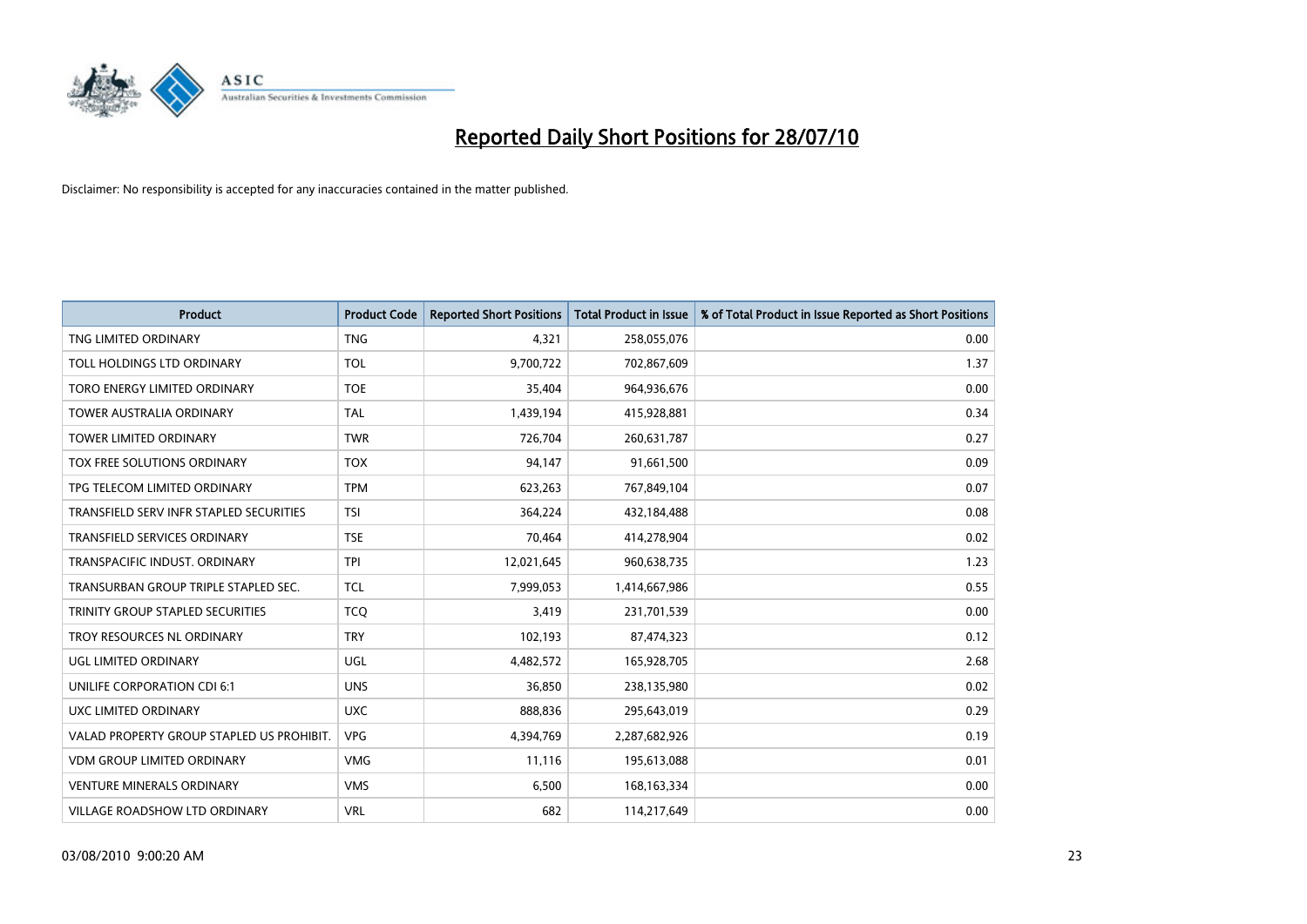

| <b>Product</b>                            | <b>Product Code</b> | <b>Reported Short Positions</b> | <b>Total Product in Issue</b> | % of Total Product in Issue Reported as Short Positions |
|-------------------------------------------|---------------------|---------------------------------|-------------------------------|---------------------------------------------------------|
| VILLAGE ROADSHOW LTD 'A' CLASS PREFERENCE | <b>VRLPA</b>        | 48,123                          | 52,235,451                    | 0.09                                                    |
| VIRGIN BLUE HOLDINGS ORDINARY             | <b>VBA</b>          | 14,828,475                      | 2,209,126,568                 | 0.66                                                    |
| <b>VISION GROUP HLDGS ORDINARY</b>        | <b>VGH</b>          | 78.000                          | 72,671,765                    | 0.11                                                    |
| <b>VITA GROUP LTD ORDINARY</b>            | <b>VTG</b>          | 75,190                          | 141,247,800                   | 0.05                                                    |
| VITERRA INC CDI 1:1                       | <b>VTA</b>          | 2,098                           | 68,629,939                    | 0.00                                                    |
| <b>WAREHOUSE GROUP ORDINARY</b>           | <b>WHS</b>          | 327,527                         | 311,195,868                   | 0.11                                                    |
| <b>WATPAC LIMITED ORDINARY</b>            | <b>WTP</b>          | 40,830                          | 181,326,206                   | 0.01                                                    |
| <b>WDS LIMITED ORDINARY</b>               | <b>WDS</b>          | 63,084                          | 143,107,458                   | 0.04                                                    |
| WEBJET LIMITED ORDINARY                   | <b>WEB</b>          | 94,746                          | 76,861,278                    | 0.13                                                    |
| <b>WESFARMERS LIMITED ORDINARY</b>        | <b>WES</b>          | 20,458,620                      | 1,005,167,663                 | 2.04                                                    |
| WESFARMERS LIMITED PARTIALLY PROTECTED    | <b>WESN</b>         | 4,667,572                       | 151,904,499                   | 3.07                                                    |
| WEST AUSTRALIAN NEWS ORDINARY             | <b>WAN</b>          | 6,259,258                       | 216,011,546                   | 2.89                                                    |
| WESTERN AREAS NL ORDINARY                 | <b>WSA</b>          | 6,295,623                       | 179,735,899                   | 3.50                                                    |
| WESTERN DESERT RES. ORDINARY              | <b>WDR</b>          | 948                             | 134,511,656                   | 0.00                                                    |
| WESTFIELD GROUP ORD/UNIT STAPLED SEC      | <b>WDC</b>          | 4,405,860                       | 2,307,773,663                 | 0.19                                                    |
| <b>WESTPAC BANKING CORP ORDINARY</b>      | <b>WBC</b>          | 20,382,024                      | 2,989,104,006                 | 0.64                                                    |
| WHITE ENERGY COMPANY ORDINARY             | <b>WEC</b>          | 5,889,917                       | 236,766,184                   | 2.47                                                    |
| WHITEHAVEN COAL ORDINARY                  | <b>WHC</b>          | 1,317,134                       | 493,650,070                   | 0.27                                                    |
| WHK GROUP LIMITED ORDINARY                | <b>WHG</b>          | 95,856                          | 264,254,166                   | 0.03                                                    |
| WIDE BAY AUST LTD ORDINARY                | <b>WBB</b>          | 27                              | 32,001,199                    | 0.00                                                    |